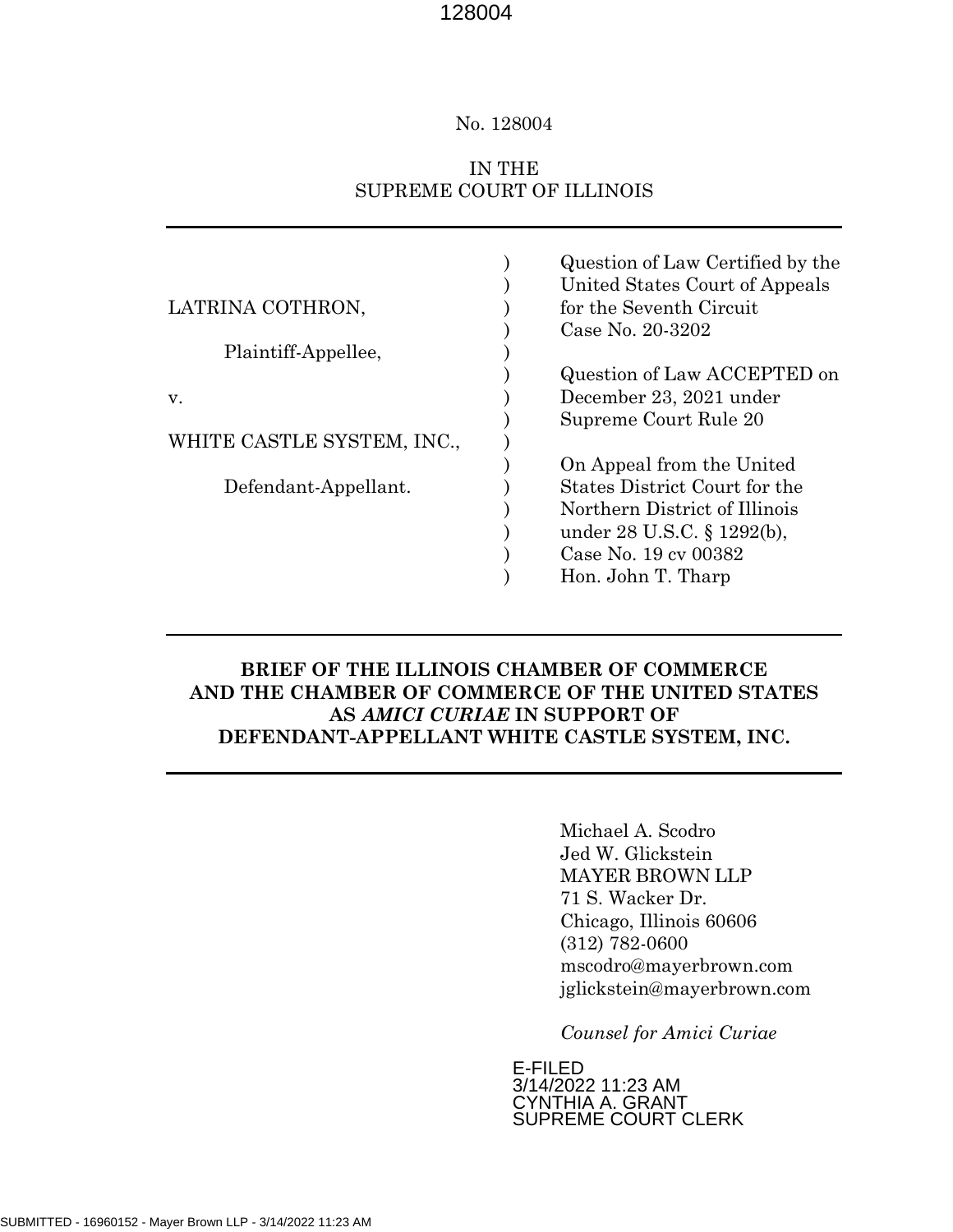| <b>TABLE OF CONTENTS</b>                                                                                             |
|----------------------------------------------------------------------------------------------------------------------|
|                                                                                                                      |
| POINTS AND AUTHORITIES                                                                                               |
|                                                                                                                      |
|                                                                                                                      |
|                                                                                                                      |
|                                                                                                                      |
| Rosenbach v. Six Flags Ent. Corp.,                                                                                   |
|                                                                                                                      |
| Cothron v. White Castle System, Inc.,                                                                                |
|                                                                                                                      |
|                                                                                                                      |
| Tims v. Black Horse Carriers, Inc.,                                                                                  |
| Am. Fam. Mut. Ins. v. Krop,                                                                                          |
| Meegan v. NFI Indus., Inc.,                                                                                          |
| Cothron v. White Castle Sys., Inc.,                                                                                  |
| Khan v. Deutsche Bank AG,                                                                                            |
| I.<br>A "Per-Scan"/"Per-Disclosure" Accrual Rule Would<br><b>Inevitably Produce Stratospheric Liquidated Damages</b> |
|                                                                                                                      |
| Cothron v. White Castle Sys., Inc.,                                                                                  |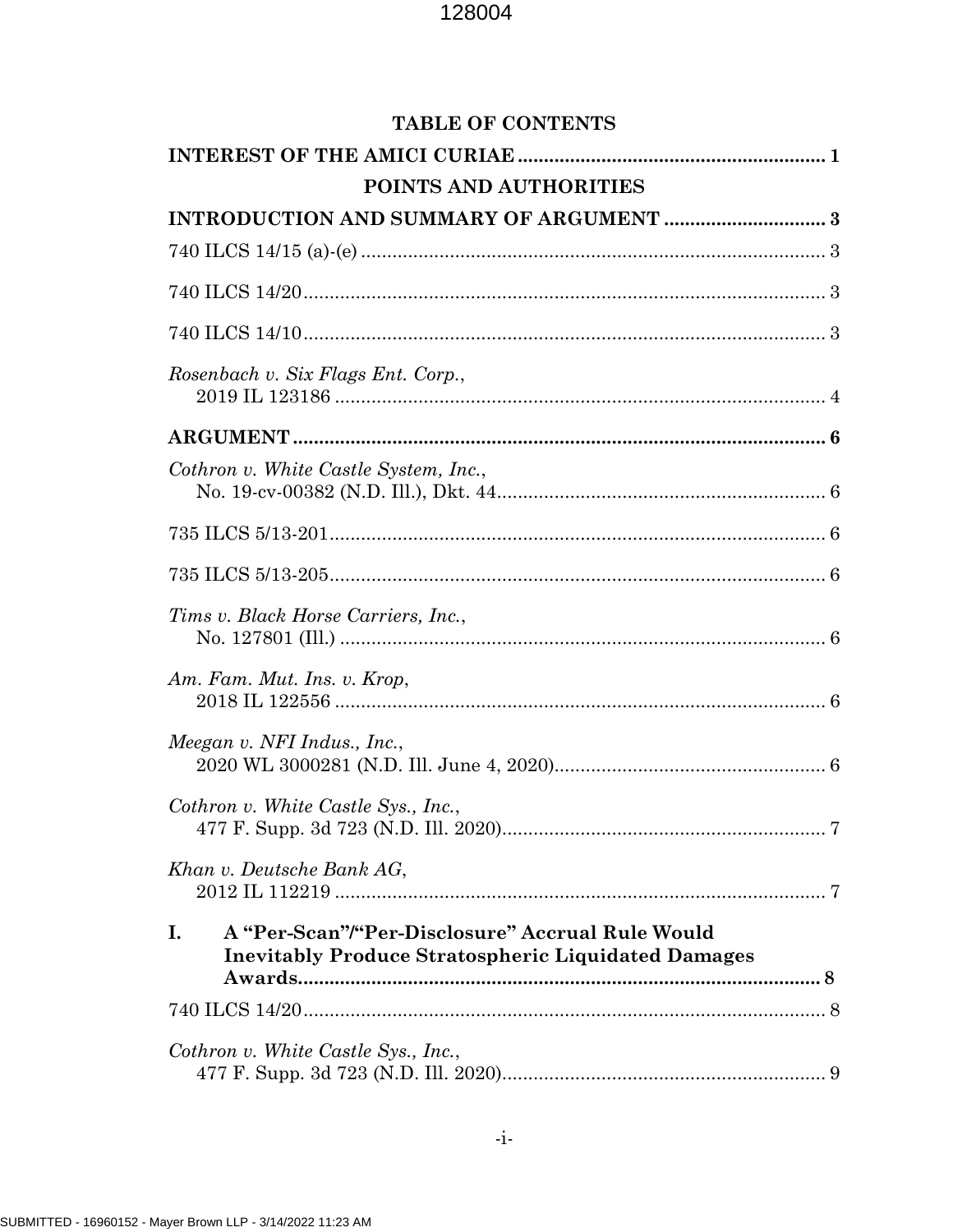| <b>BIPA's Text Indicates That Collection And</b><br>A.<br><b>Disclosure Claims Accrue Once When They Involve</b>     |  |
|----------------------------------------------------------------------------------------------------------------------|--|
| II.<br>A "Per-Scan" Accrual Rule Is Inconsistent With BIPA's<br><b>Text And Longstanding Principles Of Statutory</b> |  |
| Stauffer v. Innovative Heights Fairview Heights, LLC,                                                                |  |
| Tims v. Black Horse Carriers,                                                                                        |  |
| Peatry v. Bimbo Bakeries USA, Inc.,                                                                                  |  |
| Stauffer v. Innovative Heights Fairview Heights, LLC,                                                                |  |
| Watson v. Legacy Healthcare Fin. Servs., LLC,                                                                        |  |
| Nelson v. Artley,                                                                                                    |  |
| Hubble v. Bi-State Dev. Agency of the Ill.-Mo. Metro. Dist.,                                                         |  |
| Eighner v. Tiernan,                                                                                                  |  |
| McDonald v. Symphony Bronzeville Park, LLC,                                                                          |  |
| Mich. Ave. Nat'l Bank v. Cnty. of Cook,                                                                              |  |
| Cothron v. White Castle Sys., Inc.,                                                                                  |  |
| Smith v. Top Die Casting Co.,                                                                                        |  |
| Robertson v. Hostmark Hosp. Grp.,                                                                                    |  |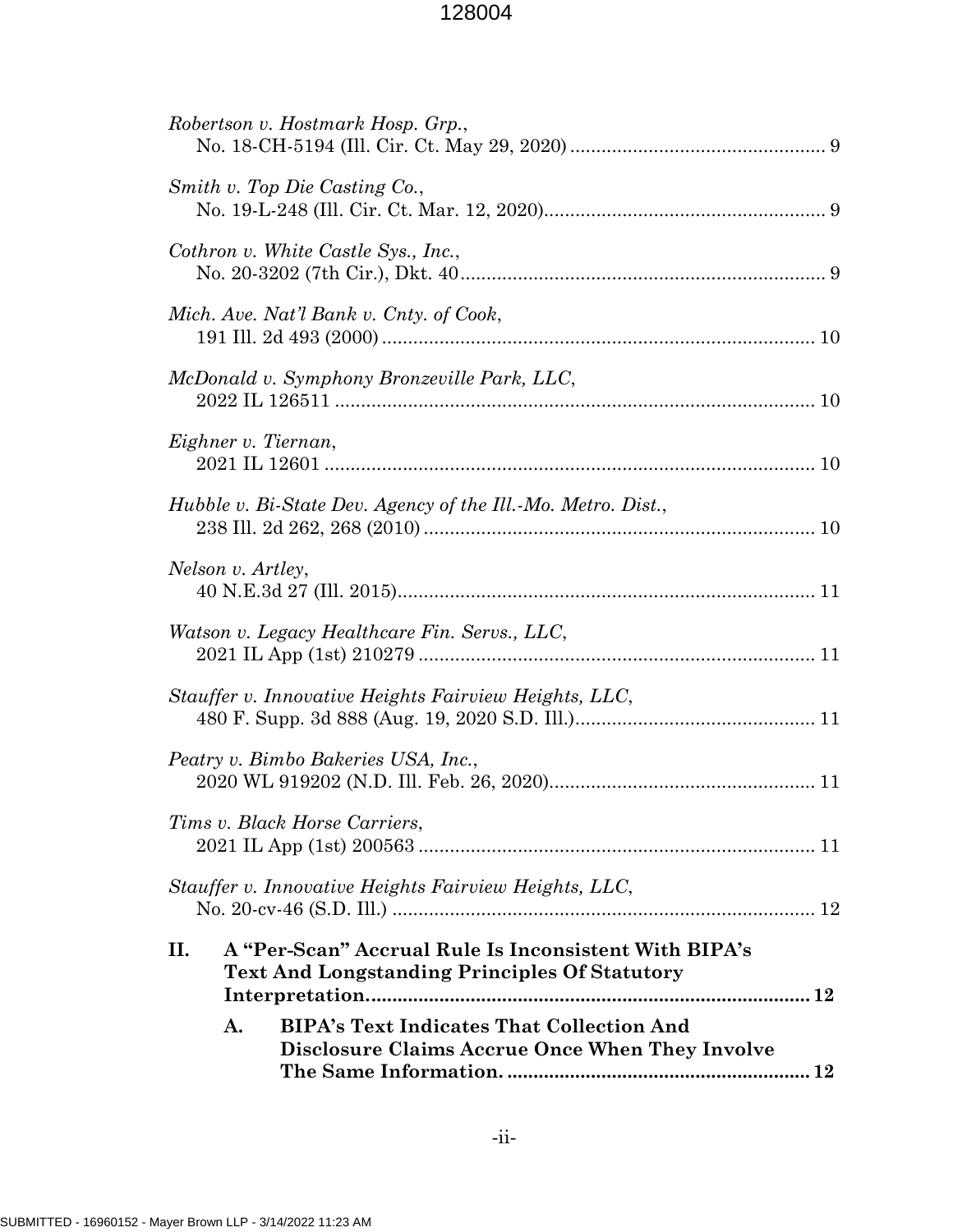| Sekura v. Krishna Schaumburg Tan, Inc.,                                                                      |  |
|--------------------------------------------------------------------------------------------------------------|--|
|                                                                                                              |  |
| The Legislature's Use Of the Term "Liquidated<br><b>B.</b><br>Damages" Precludes Interpreting The Statute To |  |
|                                                                                                              |  |
| People v. Young,                                                                                             |  |
| Smart Oil, LLC v. DW Mazel, LLC,                                                                             |  |
| Grossinger Motorcorp, Inc. v. Am. Nat'l Bank & Tr. Co.,                                                      |  |
| Rosenbach v. Six Flags Ent. Corp.,                                                                           |  |
|                                                                                                              |  |
| Cothron v. White Castle System, Inc.,                                                                        |  |
| W. Bend Mut. Ins. Co. v. Krishna Schaumburg Tan, Inc.,                                                       |  |
| Valley Forge Ins. Co. v. Swiderski Elecs., Inc.,                                                             |  |
| People v. Casler,                                                                                            |  |
| Dynak v. Bd. of Educ. of Wood Dale Sch. Dist. 7,                                                             |  |
| McDonald v. Symphony Bronzeville Park, LLC,                                                                  |  |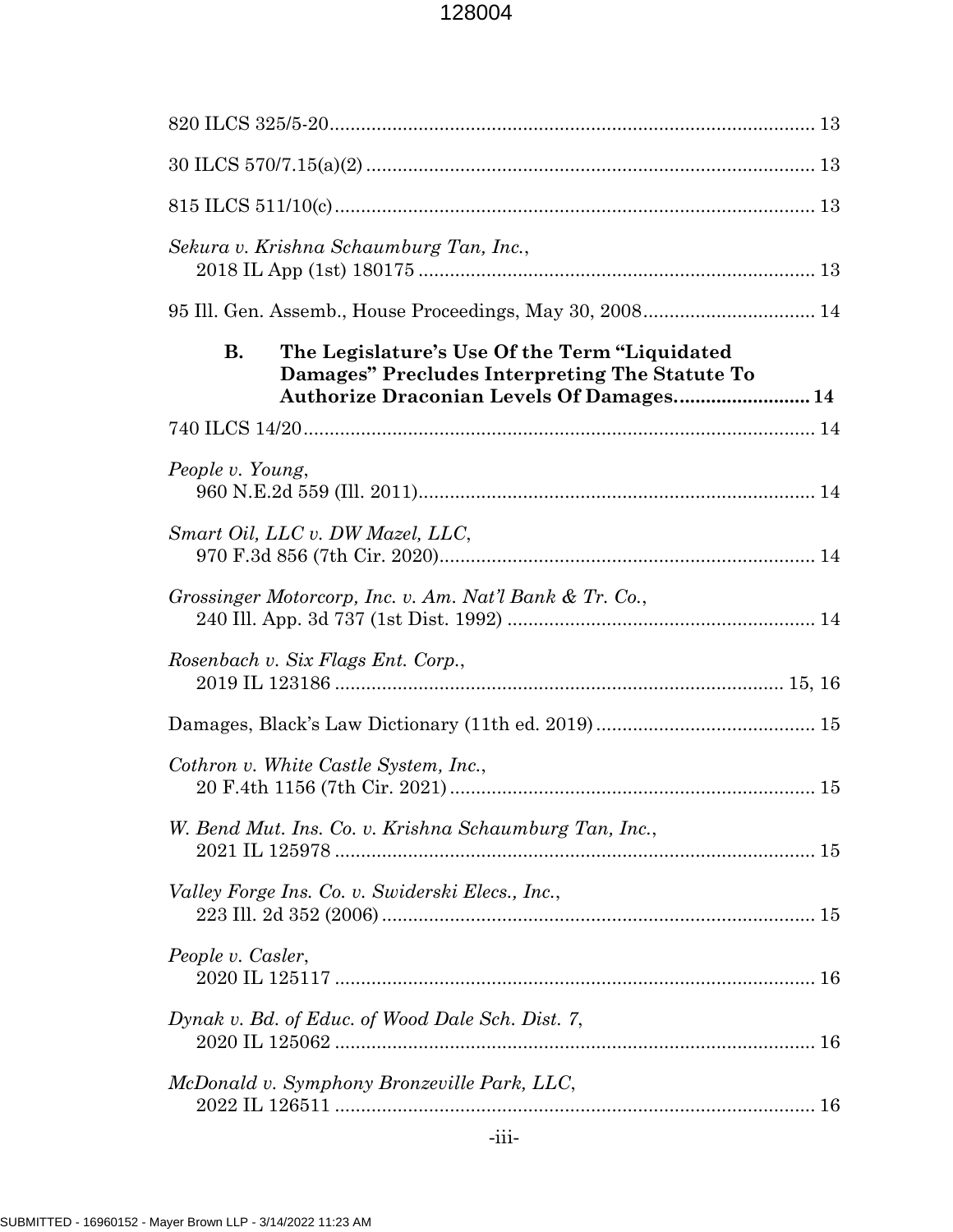| Nelson v. Artley,                                                                                     |
|-------------------------------------------------------------------------------------------------------|
| C.<br>"Per-Scan" Accrual Would Raise Significant                                                      |
| Braun v. Ret. Bd. of Fireman's Annuity & Benefit Fund of Chi.,                                        |
| TXO Prod. Corp. v. Allied Res. Corp.,                                                                 |
| State Farm Mut. Auto. Ins. Co. v. Campbell,                                                           |
| St. Louis, I.M. & S. Ry. v. Williams,                                                                 |
| Int'l Union of Operating Eng'rs, Local 150 v. Lowe Excavating                                         |
| Co.,                                                                                                  |
| Parker v. Time Warner Ent. Co.,                                                                       |
| Watson v. Legacy Healthcare Fin. Servs., LLC,                                                         |
| A "Per-Scan" or "Per-Disclosure" Accrual Rule Would<br>III.                                           |
| Stillmock v. Weis Markets, Inc.,                                                                      |
|                                                                                                       |
| McDonald v. Symphony Bronzeville Park, LLC,                                                           |
| The District Court's Rule Will Inflict Significant<br>A.<br>Harm On Illinois Businesses And Encourage |
| Rosenbach v. Six Flags Ent. Corp.,                                                                    |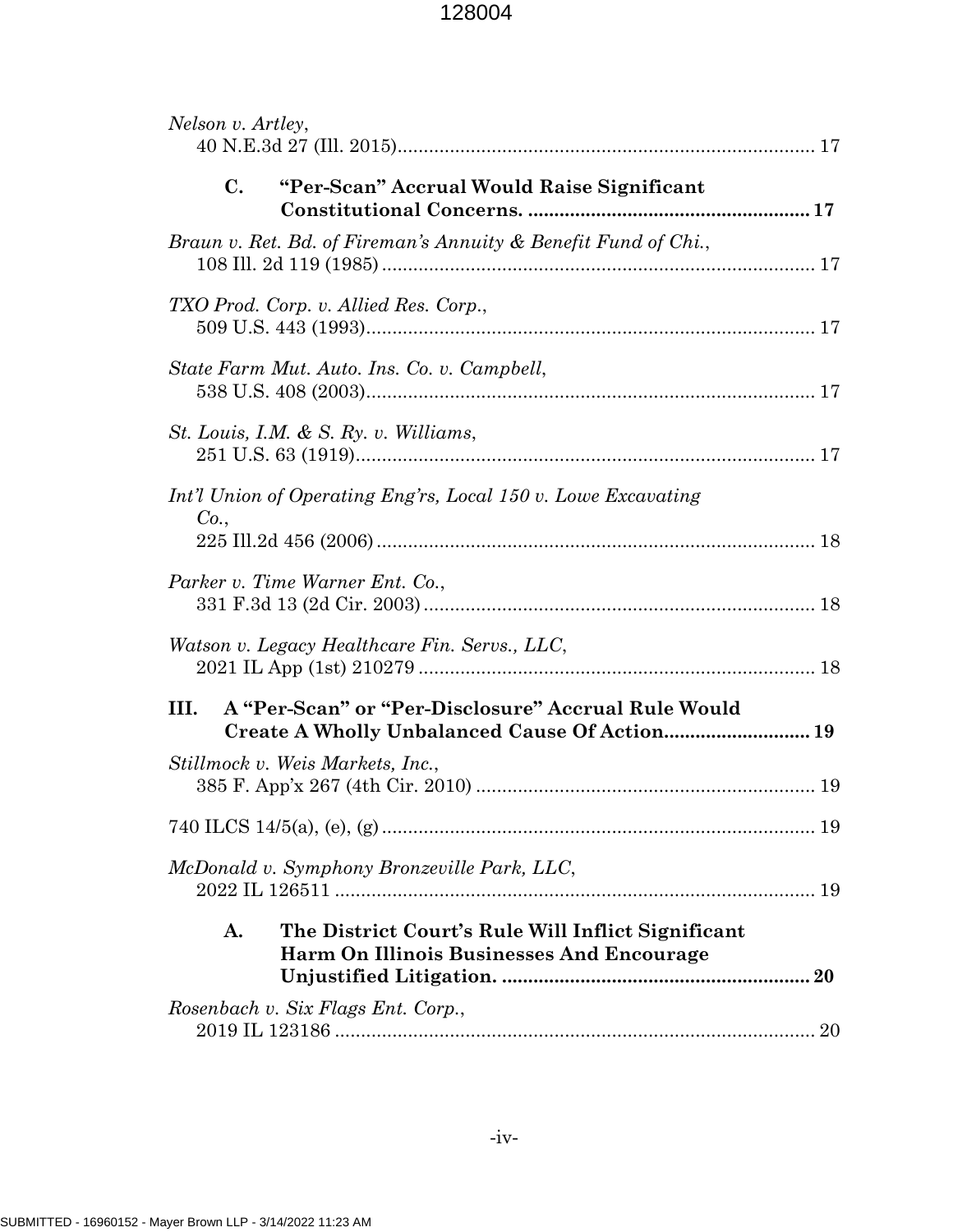| U.S. Chamber of Commerce, Institute for Legal Reform, A Bad<br>Match: Illinois and the Biometric Information Privacy Act<br>20         |
|----------------------------------------------------------------------------------------------------------------------------------------|
| Charles N. Insler, Understanding the Biometric Information<br><i>Privacy Act Litigation Explosion, 106 III. B.J. 34 (2018) </i><br>20  |
| Kirby v. Gurtler Chems., Inc.,<br>Case No. 2019-CH-09395 (Ill. Cir. Ct., Cook Cnty. filed Aug.<br>20                                   |
| Truss v. Four Seasons Heating & Air Conditioning, Inc.,<br>Case No. 2019-CH-09633 (Ill. Cir. Ct., Cook Cnty. filed Aug.<br>20          |
| Ramsey v. Lake Ventures LLC dba Fresh Thyme Market, Case<br>No. 2022-L-176 (Ill. Cir. Ct., DuPage Cnty. filed Feb. 18,                 |
| Chavez v. Julian Elec. Servs. & Eng'g Inc. dba Julian Electric,<br>Case No. 2022-CV-14 (Ill. Cir. Ct., Will Cnty. filed Jan. 31,<br>21 |
| Navarro v. S&B Finishing Co., Inc.,<br>Case No. 2022-CH-581 (Ill. Cir. Ct., Cook Cnty. filed Jan. 24,<br>21                            |
| Williams v. Wings Over Englewood LLC,<br>Case No. 2022-CH-326 (Ill. Cir. Ct., Cook Cnty. filed Jan. 14,<br>21                          |
| Jonathan Bilyk, Timeclock vendor Kronos agrees to pay \$15M to<br>end fingerprint scan class action; Lawyers to get \$5M, Cook         |
| Jones v. CBC Rest. Corp.,                                                                                                              |
| Fluker v. Glanbia Performance Nutrition, Inc.,<br>No. 2017-CH-12993 (Ill. Cir. Ct., Cook Cnty. filed Aug. 20,                          |
| AT&T Mobility LLC v. Concepcion,                                                                                                       |
|                                                                                                                                        |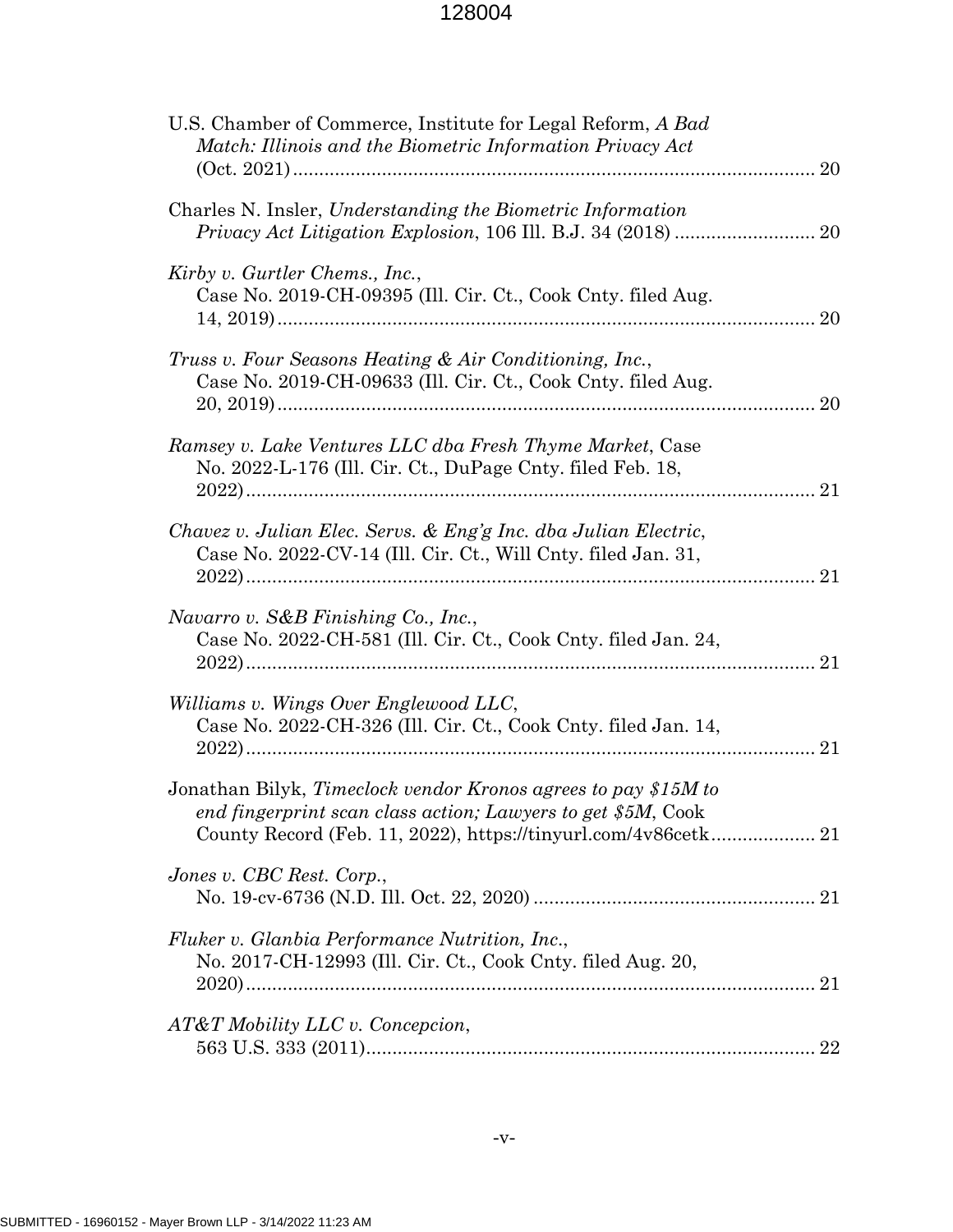| Shady Grove Orthopedic Assocs., P.A. v. Allstate Ins. Co.,                                                           |
|----------------------------------------------------------------------------------------------------------------------|
| In re Rhone–Poulenc Rorer Inc.,                                                                                      |
| Cothron v. White Castle Sys., Inc.,                                                                                  |
| Roberson v. Maestro Consulting Servs. LLC,                                                                           |
| In re Facebook Biometric Info. Priv. Litig.,                                                                         |
| <b>B.</b><br>The District Court's Rule Creates Perverse                                                              |
| <i>Hazlitt v. Apple Inc.,</i>                                                                                        |
|                                                                                                                      |
| McDonald v. Symphony Bronzeville Park, LLC,                                                                          |
| Deutsche Bank Nat'l Tr. Co. v. Quicken Loans Inc.,                                                                   |
| Stillmock v. Weis Markets, Inc.,<br>385 F. App'x 267 (4th Cir. 2010) (Wilkinson, J., concurring)  25                 |
| C.<br>The District Court's Rule Will Harm Consumers<br>${\bf .25}$                                                   |
|                                                                                                                      |
| CBInsights, 9 Industries Biometrics Technology Could                                                                 |
| Jack Nicas, Why Google's New App Won't Match Your Face to Art<br><i>in Some States, Wall St. J. (Jan. 18, 2018),</i> |
|                                                                                                                      |
|                                                                                                                      |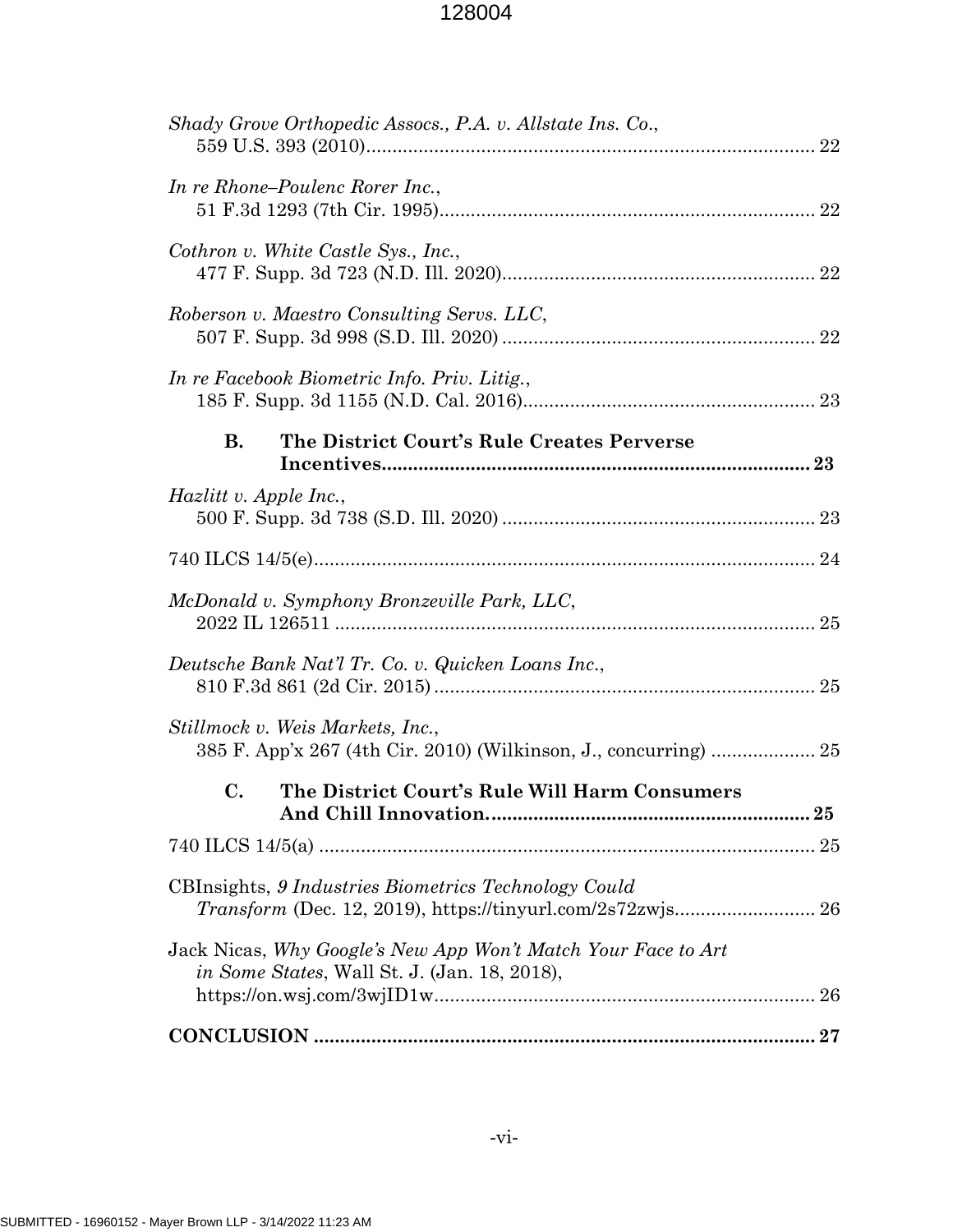#### **INTEREST OF THE** *AMICI CURIAE*

<span id="page-7-0"></span>The Illinois Chamber of Commerce (the "Illinois Chamber") is a nonprofit organization composed of businesses and organizations of all types and sizes across the State of Illinois. The Illinois Chamber is the unifying voice of the varied Illinois business community and represents businesses in all components of Illinois' economy, including mining, manufacturing, construction, transportation, utilities, finance and banking, insurance, gambling, real estate, professional services, local chambers of commerce, and other trade groups and membership organizations. Members include many small to mid-sized businesses as well as large international companies headquartered in Illinois.

The Illinois Chamber works collaboratively with trade organizations on specific policy issues or in specific areas of activity. It is dedicated to strengthening Illinois' business climate and economy for job creators. Accordingly, the Illinois Chamber provides businesses with a voice as it works with state lawmakers to make business-related policy decisions. The Illinois Chamber also operates an Amicus Briefs Program to bring attention to specific cases and provide additional information for the Court to consider. Over the last few years, the Illinois Chamber has appeared before this Court in matters of significant importance to its members, including the appropriate role and compensation of relators in Illinois false claims actions, limitations on a municipality's authority to tax, and an employee's fiduciary duty of loyalty to his or her employer.

-1-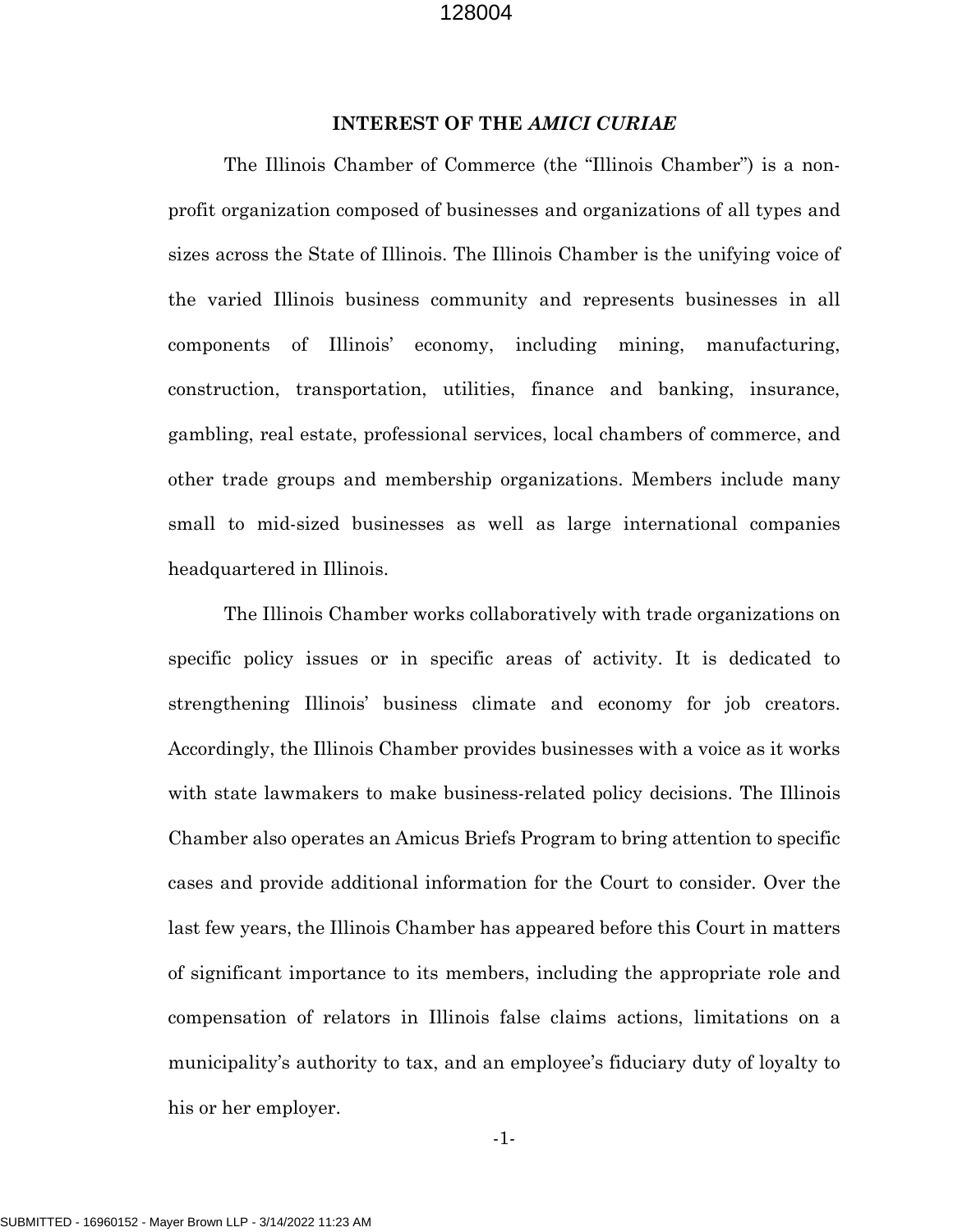The Chamber of Commerce of the United States of America (the "Chamber") is the world's largest business federation. It represents approximately 300,000 direct members and indirectly represents the interests of more than 3 million companies and professional organizations of every size, in every industry sector, and from every region of the country. An important function of the Chamber is to represent the interests of its members in matters before Congress, the Executive Branch, and the courts. To that end, the Chamber files *amicus curiae* briefs in cases, like this one, that raise issues of concern to the nation's business community.

*Amici*'s members have substantial experience with the Illinois Biometric Privacy Act ("BIPA" or the "Act"). Indeed, BIPA litigation has exploded in recent years, with one study finding more than 900 lawsuits brought in state and federal court through the first quarter of 2021. *See generally* U.S. Chamber of Commerce, Institute for Legal Reform, *A Bad Match: Illinois and the Biometric Information Privacy Act* (Oct. 2021).

Companies understand the importance of protecting employees' and consumers' biometric data. And BIPA does not need to be construed to impose crushing liability on businesses, which would also chill the development and application of useful technologies, to promote these important goals. *Amici* submit this brief to explain to the Court the broader implications of its ruling for the Illinois business community, and why it is important to interpret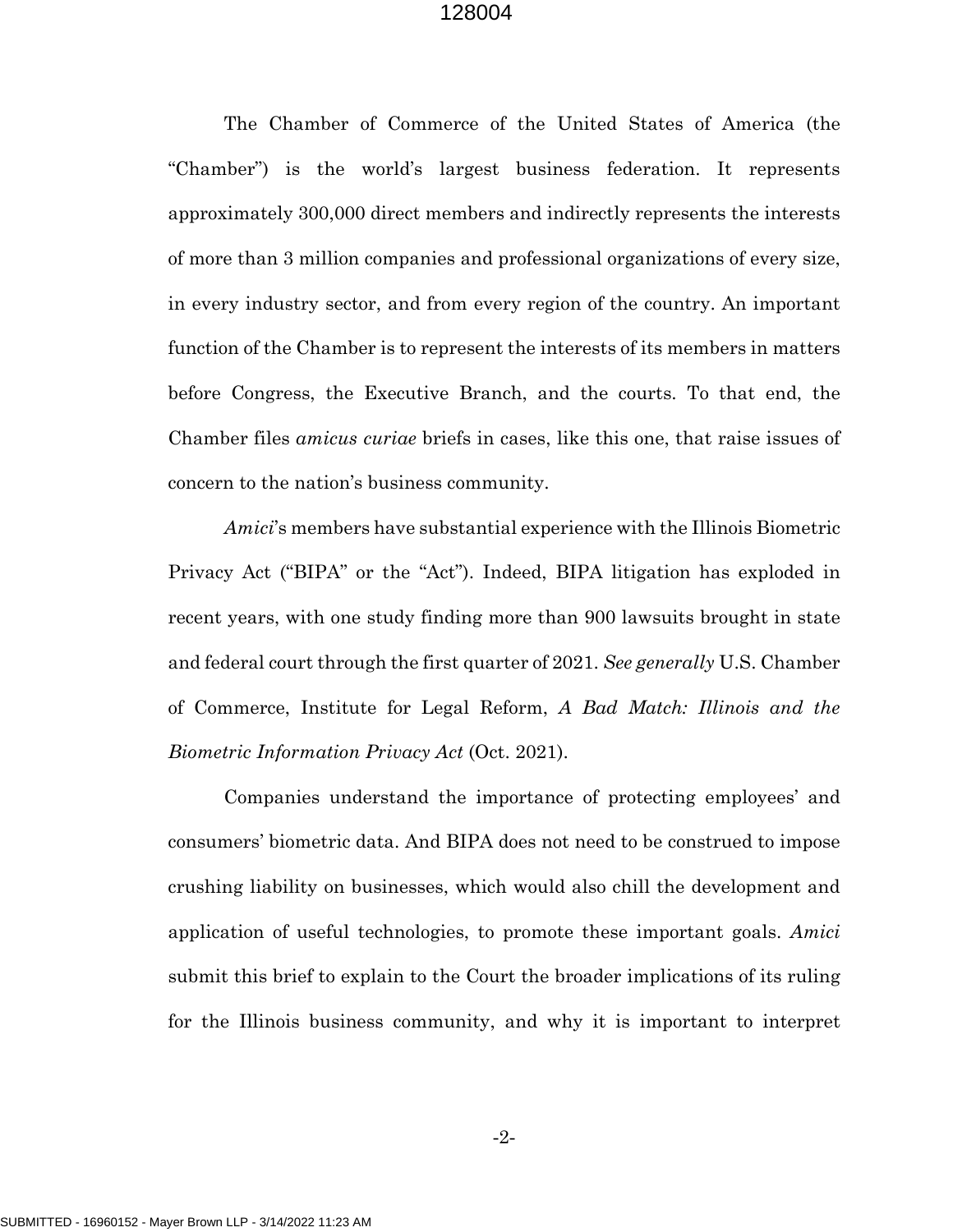BIPA's accrual rules in a manner consistent with the statute's text, overall structure, and purpose.

#### <span id="page-9-1"></span>**INTRODUCTION AND SUMMARY OF ARGUMENT**

<span id="page-9-0"></span>BIPA, in Sections 15(b) and 15(d), prohibits the collection or disclosure of an individual's biometric information without the individual's consent. 740 ILCS 14/15(b), (d). It also bars the sale of such information and requires companies to establish policies and use reasonable care when handling biometric data. 740 ILCS 14/15(a), (c), (e). The statute creates a private cause of action for "[a]ny person aggrieved by a violation of this Act" and authorizes recovery for "each violation" of "liquidated damages" of \$1,000 for negligent violations and \$5,000 for intentional or reckless violations or actual damages if greater. 740 ILCS 14/20.

<span id="page-9-2"></span>This case presents an extremely important question regarding the meaning of the phrase "violation of this Act"—whether a new claim accrues each time a defendant allegedly collects or discloses the same biometric data<sup>[1](#page-9-4)</sup> from the same individual without consent, or whether multiple collections of the same data or disclosures of the same data to the same party each constitute a single collection or disclosure "violation," respectively.[2](#page-9-5)

*Amici* agree with Defendant-Appellant White Castle System, Inc. that the plain text of the statute and relevant case law demonstrate that collection

<span id="page-9-5"></span><span id="page-9-4"></span><span id="page-9-3"></span><sup>1</sup> BIPA applies to both "biometric identifiers" and "biometric information." *See* 740 ILCS 14/10. For simplicity, this brief refers to both categories as "biometric data." <sup>2</sup> This case involves repeated disclosure of the same information to the same thirdparty vendor, not the serial disclosure of the information to different third parties.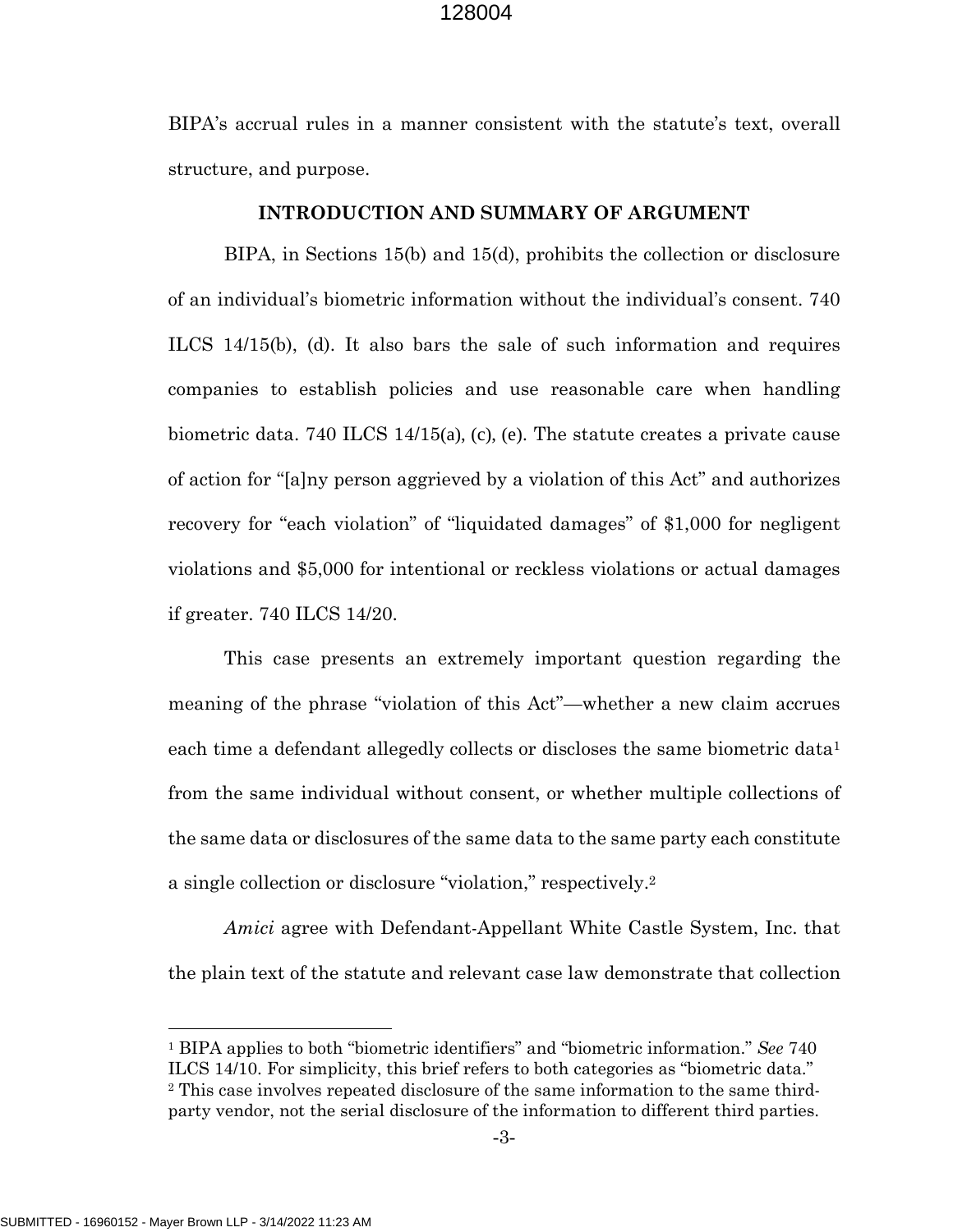and disclosure claims involving the same biometric data and the same recipient accrue only once, at the time of the allegedly unauthorized initial collection or disclosure of the particular individual's biometric data. That is when the individual suffers the alleged injury the Act is intended to prevent, and, in the words of this Court, the privacy interest protected by the statute "vanishes into thin air." *Rosenbach v. Six Flags Ent. Corp.*, 2019 IL 123186, ¶ 34. That accrual rule is consistent with BIPA's text and purpose and with the accrual rules governing other privacy-based causes of action in Illinois.

<span id="page-10-0"></span>*Amici* file this brief to emphasize additional considerations supporting this conclusion. The accrual rule advocated by Plaintiff-Appellee Latrina Cothron—that each collection or disclosure of the same information constitutes a separate violation—should be rejected because it would lead to damages awards that are divorced from any reasonable estimate of harm and entirely disproportionate to BIPA's deterrent purposes.

The legislature did not provide that separate scans or disclosures of the same information to the same parties would constitute separate violations, as it has in other statutes. And that construction of BIPA would be entirely illogical given the parallel prohibition on selling biometric data—the legislature's focus in enacting the law—which does not permit such astronomical awards. The legislature also made its rejection of draconian monetary awards clear by providing for a recovery of "liquidated damages"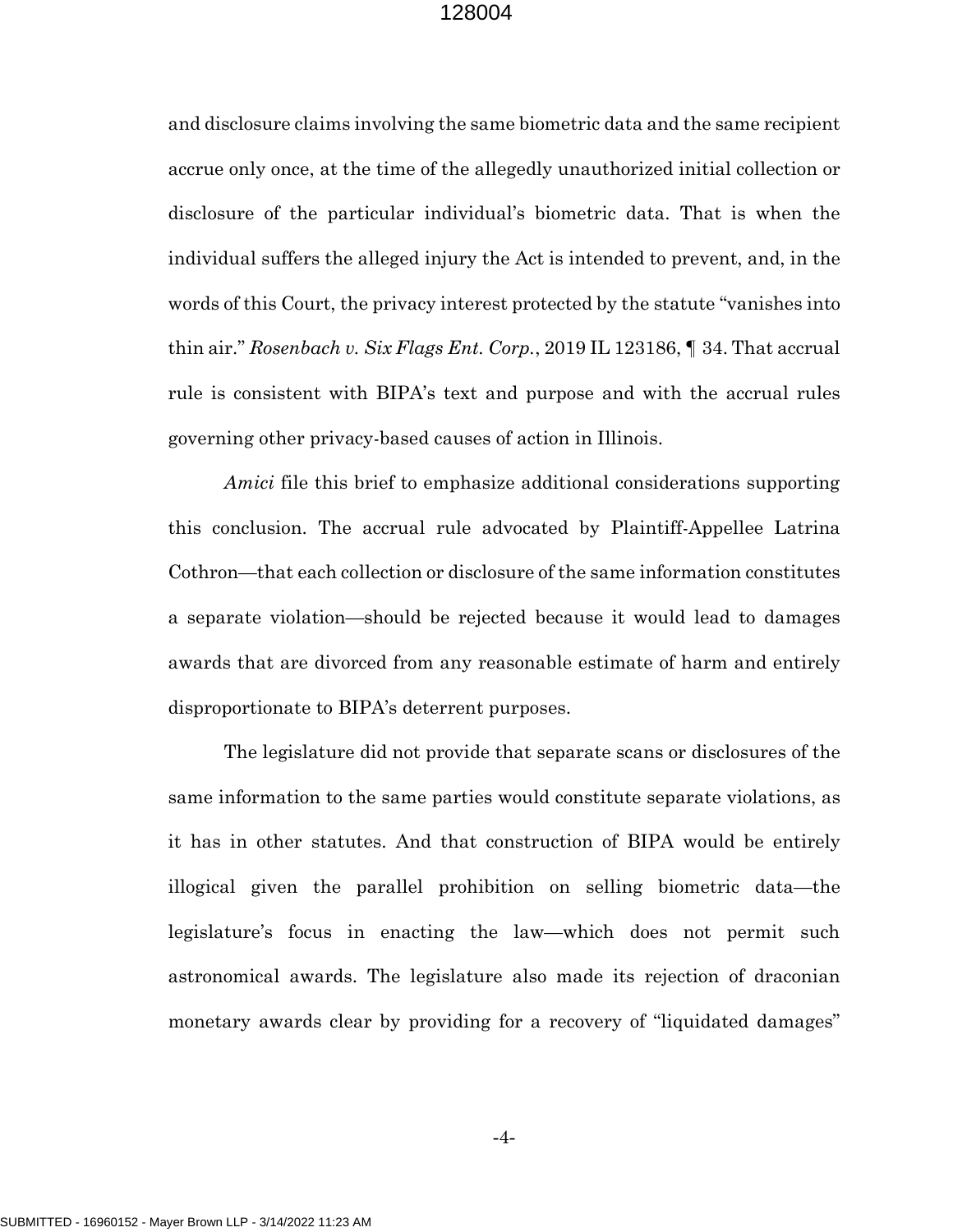rather than a statutory penalty. Moreover, construing the statute to permit such awards would raise significant constitutional concerns.

Finally, while the legislature intended to place limits on the collection and use of biometric data, and to provide substantial liquidated damages for violation of the Act's provisions, permitting statutory damages that would wildly exceed any remotely reasonable estimate of harm, and would ruin rather than deter violators, would unbalance the entire statutory scheme. Ms. Cothron's accrual rule would place tremendous pressure on businesses of all sizes to settle meritless claims. It would also create unacceptable opportunities for gamesmanship by plaintiffs seeking to run up the value of their claims.

Finally, because of its draconian consequences, Ms. Cothron's accrual rule will inevitably dissuade many companies from deploying useful technologies; the risk will simply be too great that a company will find itself named in a lawsuit seeking exorbitant damages that threaten the business's continued existence. But these technologies provide important benefits—for example, safeguarding the confidentiality of employees' personal information (social security numbers, pay information, etc.), increasing traffic safety by identifying fatigued drivers, and protecting homes and schools by stopping intrusions by unauthorized individuals. Preventing realization of those benefits will harm consumers and employees as well as businesses. The legislature could not have intended that result, which further confirms that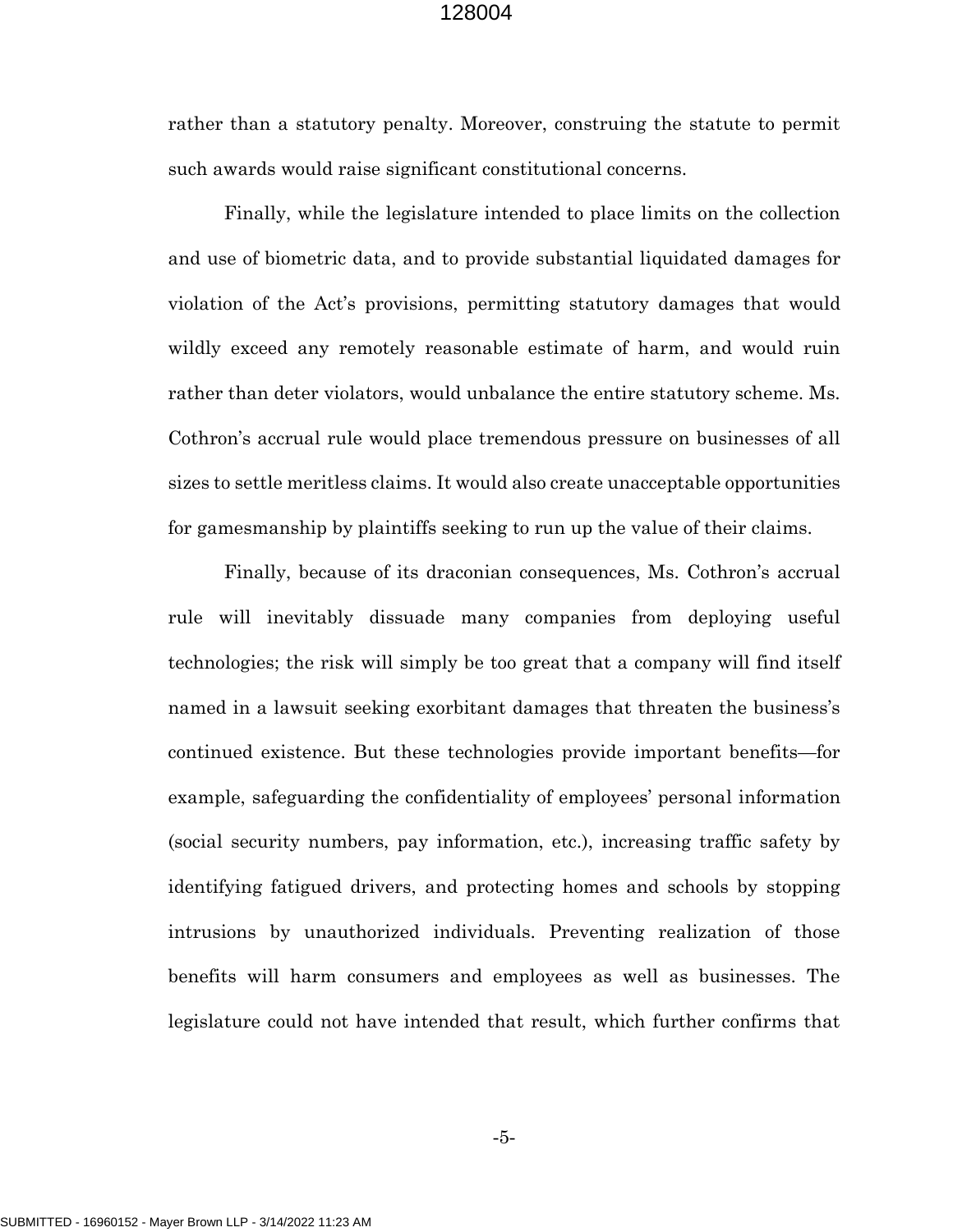collection and disclosure claims do not accrue repeatedly with each scan or disclosure of the same individual's biometric data.

#### **ARGUMENT**

<span id="page-12-0"></span>Plaintiff Latrina Cothron alleges that, beginning in 2007, Defendant White Castle employed fingerprint-scanning technology to gather and disclose employee biometric data for administrative purposes (*e.g*., clocking employees in and out of work shifts). SAC ¶¶ 29-31, 40-44.[3](#page-12-7) In 2019, Ms. Cothron sued White Castle on behalf of a putative class of White Castle employees for allegedly violating BIPA's collection and disclosure requirements. *Id*. ¶¶ 80-98. She disclaimed actual damages and instead sought only liquidated damages for each alleged collection and disclosure violation. *Id*. ¶¶ 58, 89, 98. The initial collection of Ms. Cothron's biometric information occurred in 2007, which is outside the governing statute of limitations.[4](#page-12-8)

To avoid dismissal of her action on limitations grounds, Ms. Cothron argued—and the district court held—that her claims were timely because "[e]ach time an employee scans her fingerprint to access the system" without

<span id="page-12-7"></span><span id="page-12-1"></span><sup>3</sup> "SAC" refers to the Second Amended Complaint, *Cothron v. White Castle System, Inc.*, No. 19-cv-00382 (N.D. Ill.), Dkt. 44.

<span id="page-12-8"></span><span id="page-12-6"></span><span id="page-12-5"></span><span id="page-12-4"></span><span id="page-12-3"></span><span id="page-12-2"></span><sup>&</sup>lt;sup>4</sup> It is not clear whether BIPA claims are subject to a one-year statute of limitations under 735 ILCS 5/13-201, a five-year statute of limitations under 735 ILCS 5/13-205, some other limitations period, or some combination thereof. This Court will address that question in *Tims v. Black Horse Carriers, Inc.*, No. 127801, but the district court here took no position on it. Nor does this case require the Court to decide whether a "discovery rule" delays the accrual of a BIPA claim until a plaintiff knew or reasonably should have known of her wrongful injury. *See, e.g.*, *Am. Fam. Mut. Ins. v. Krop*, 2018 IL 122556, ¶ 21 (a discovery rule may be applied "in certain circumstances to alleviate the harsh consequences of statutes of limitations"); *Meegan v. NFI Indus., Inc.*, 2020 WL 3000281, at \*3 (N.D. Ill. June 4, 2020) (applying a discovery rule to a BIPA claim).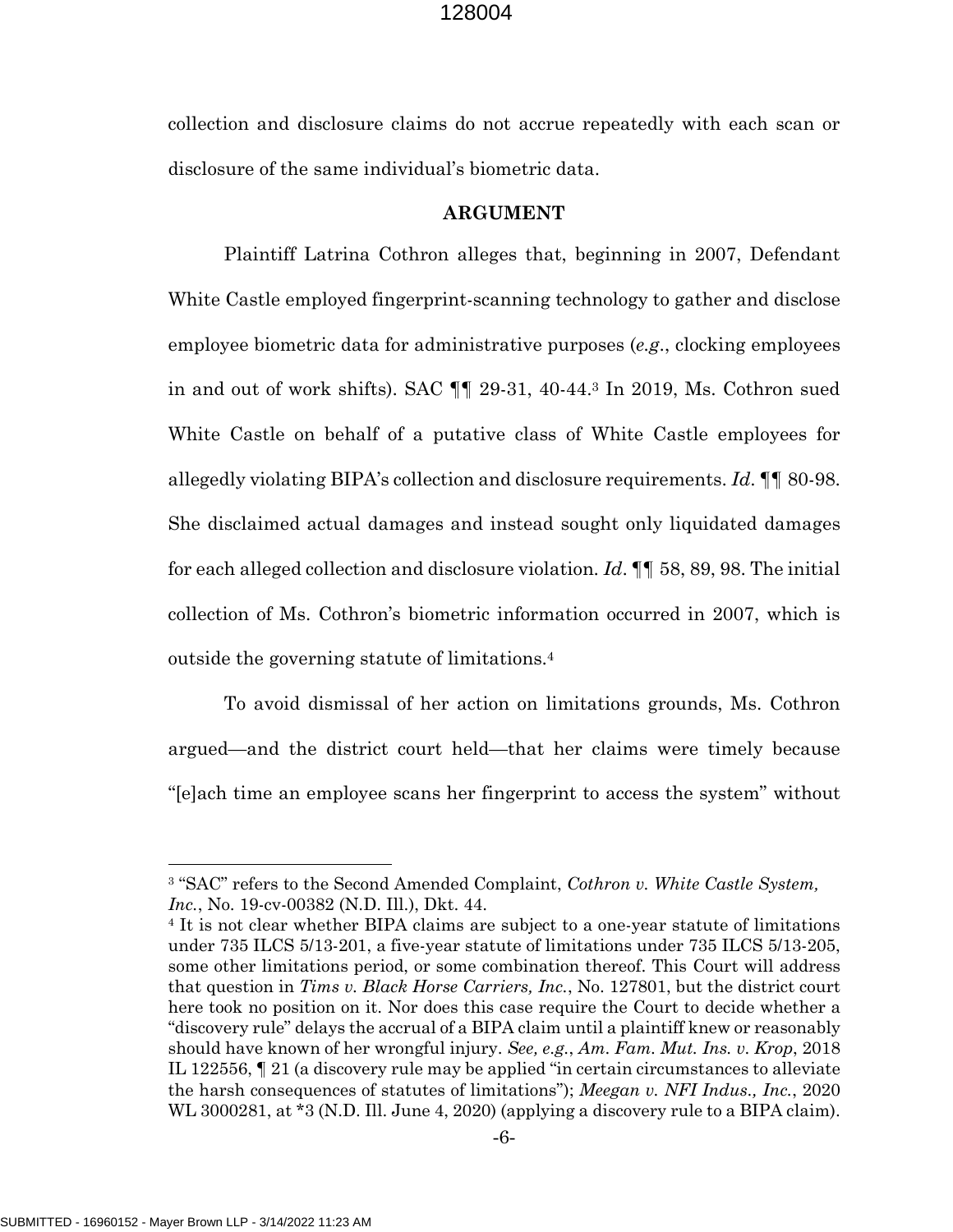<span id="page-13-0"></span>consent, and "each time [the employer] discloses or otherwise disseminates [the employee's] biometric information without consent," the employer "violates the statute." *Cothron v. White Castle Sys., Inc.*, 477 F. Supp. 3d 723, 732-33 (N.D. Ill. 2020). The court held that "each post-BIPA scan of her fingerprint constituted a separate violation of Section 15(b) and each disclosure to a thirdparty over that same period a separate violation of Section 15(d)," and therefore that "at least a portion" of her claims were timely. *Id*. at 729.

The district court's accrual rule would have wholly implausible consequences for BIPA's liquidated damages provision. If each scan or each disclosure is a "separate violation" of BIPA, then BIPA would authorize exorbitant monetary awards vastly larger than any conceivable estimate of damages or amount needed for effective deterrence.

Because the legislature could not have intended to authorize such exorbitant monetary awards, and the "per-scan" (or "per-disclosure") accrual rule is inconsistent with the statutory text and settled principles of statutory interpretation, the Court should reject that approach and hold that multiple collections of the same individual's biometric information or multiple disclosures of that information to the same person constitute a single collection or disclosure "violation," respectively, that accrues when the plaintiff can first bring suit—*i.e.*, at the first unauthorized collection or disclosure. *See Khan v. Deutsche Bank AG,* 2012 IL 112219, ¶ 20 ("A cause of action 'accrues' when facts exist that authorize the bringing of a cause of action.").

<span id="page-13-1"></span>-7-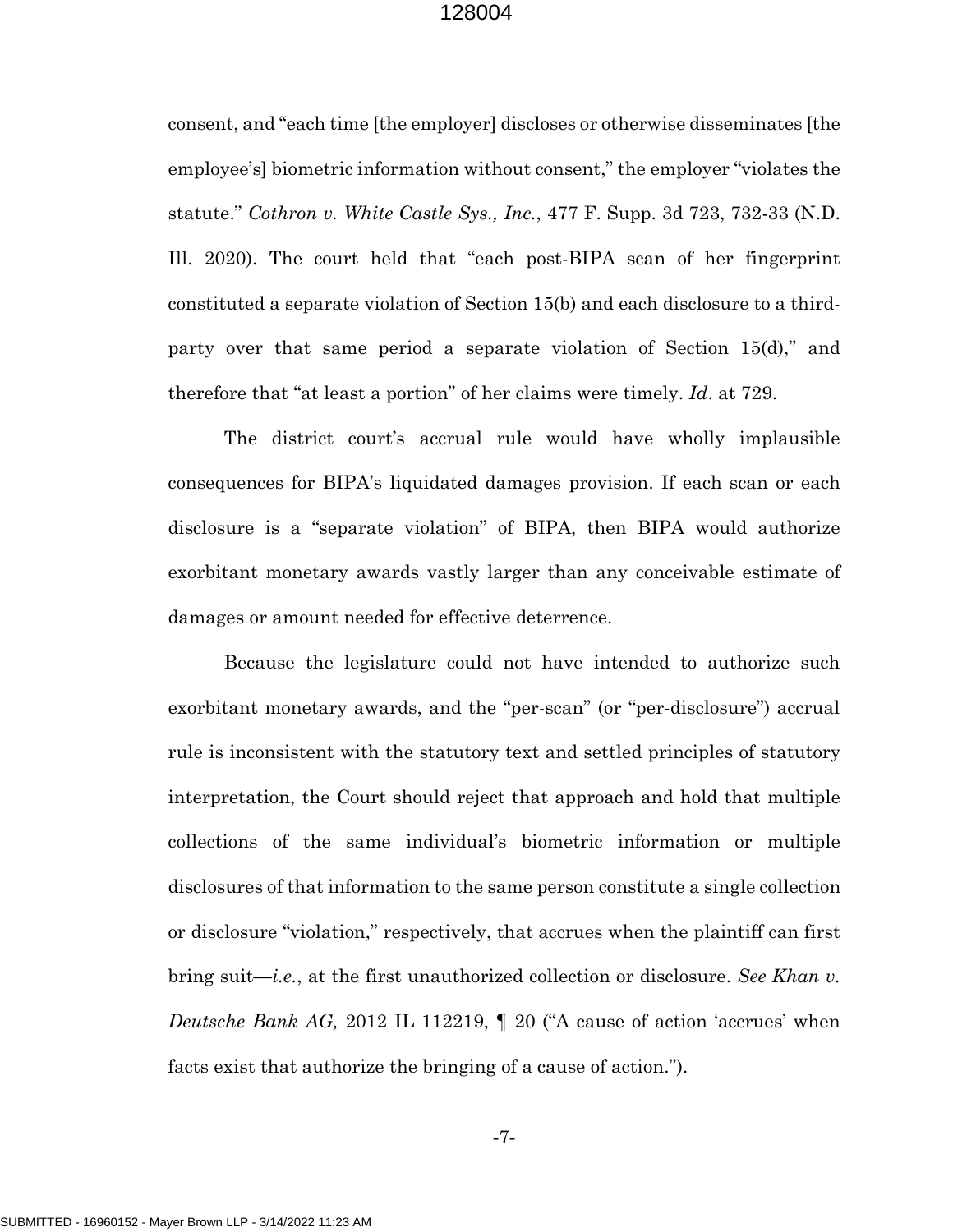## <span id="page-14-0"></span>**I. A "Per-Scan"/"Per-Disclosure" Accrual Rule Would Inevitably Produce Stratospheric Liquidated Damages Awards.**

<span id="page-14-1"></span>BIPA expressly authorizes plaintiffs to recover liquidated damages "for *each* violation" of the Act. 740 ILCS 14/20 (emphasis added). This allows for multiple claims if, for example, a defendant violates both Section 15(b) and Section 15(d) of the statute. But it does not allow for virtually unlimited claims for the same violation of the same provision—the straightforward consequence of Ms. Cothron's construction of the statute.

If an entity commits a "separate violation" each time it collects or discloses an individual's biometric data without consent, as the district court held (477 F. Supp. 3d at 730), then the statutory text necessarily permits plaintiffs to seek a minimum of \$1,000 in damages, and up to \$5,000, for each allegedly unauthorized scan or disclosure. That construction would produce liquidated damages awards that could easily reach into the millions of dollars *per person*—even if, as is almost always the case, a plaintiff has no actual injury from repeated collections or disclosures of the same biometric data.

Suppose an employee works 5 days a week for 48 weeks a year and clocks in and out of work via a fingerprint scanner once each day. Over just a single year, a "per-scan" accrual rule would imply 480 violations of Section 15(b), and a "per-disclosure" accrual rule would imply another 480 violations of Section 15(d). That would result in a statutory award of \$960,000 to \$4,800,000 in liquidated damages for one plaintiff in one year—*before* considering any awards for absent class members. Moreover, depending on the applicable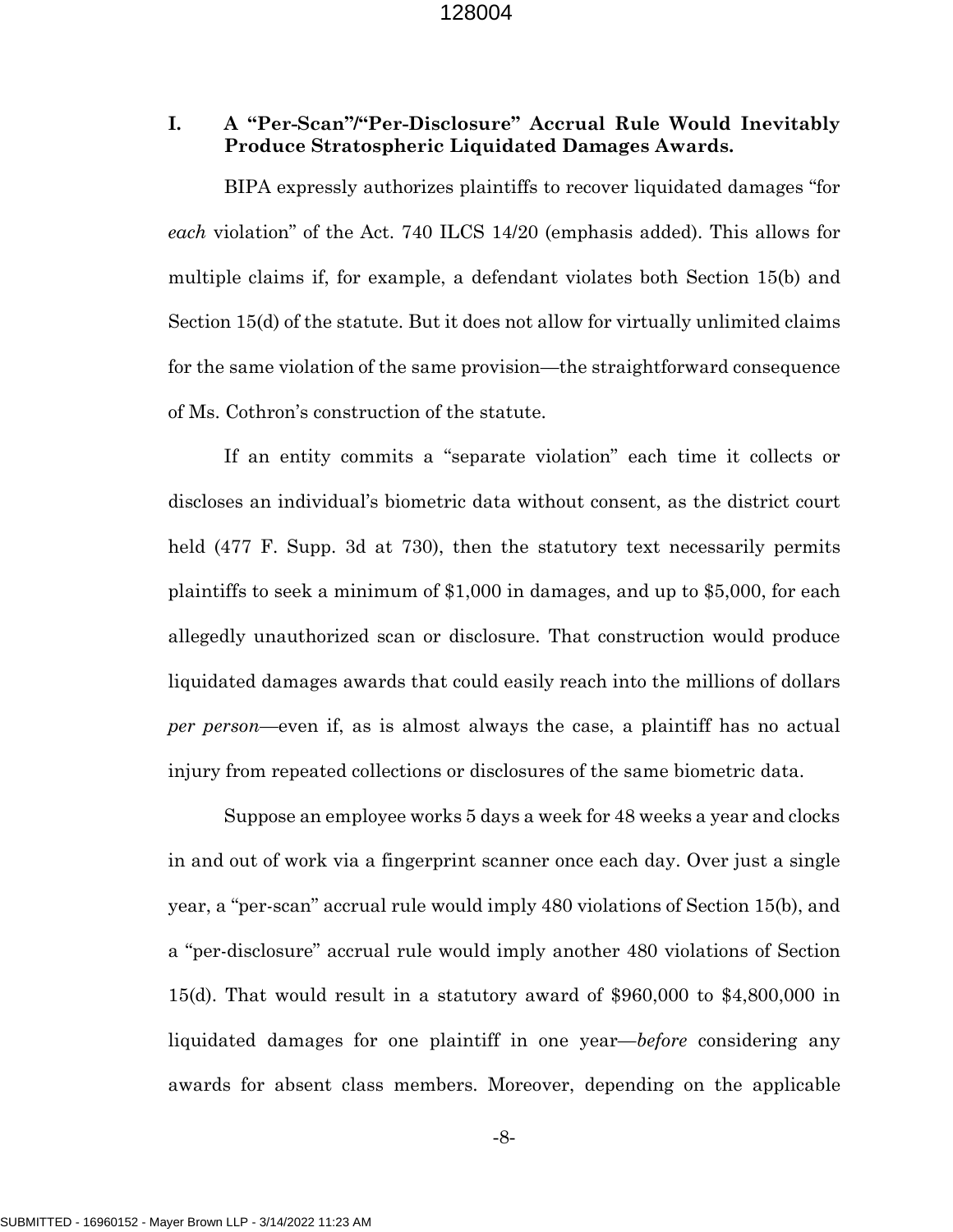statute of limitations, *see supra* n.4, damages could extend for up to five years, producing a potential award of roughly \$5 to \$25 million for a single employee. If the employee similarly clocked in and out for lunch or other breaks, that amount could easily double or triple.

<span id="page-15-2"></span><span id="page-15-1"></span>Many courts have recognized that, "taken to its logical conclusion," a per-scan or per-disclosure accrual rule "would lead [defendants] to potentially face ruinous liability." Mem. 5, *Robertson v. Hostmark Hosp. Grp.*, No. 18-CH-5194 (Ill. Cir. Ct. May 29, 2020); *see also* Mem. 3, *Smith v. Top Die Casting Co.*, No. 19-L-248 (Ill. Cir. Ct. Mar. 12, 2020) ("the interpretation plaintiff desires would likely force out of business—in droves—violators who without any nefarious intent installed new technology and began using it without complying with section  $(b)$ ").<sup>[5](#page-15-4)</sup> Even the district court here "fully acknowledge[d]" what it euphemistically called the "large damage awards that may result" from its holding. *Cothron*, 477 F. Supp. 3d at 733.

<span id="page-15-0"></span>Similarly, before the U.S. Court of Appeals for the Seventh Circuit, Ms. Cothron argued that White Castle "violated Section 15(b) each and every time it collect[s] [a plaintiff's] biometric data without her informed consent" and that "each disclosure, redisclosure or other dissemination of a biometric identifier or biometric information constitutes an independent violation of Section 15(d)." Seventh Cir. Pl. Br. 16, 27.[6](#page-15-5) Ms. Cothron seeks "statutory damages of \$5,000

<span id="page-15-5"></span><span id="page-15-4"></span><span id="page-15-3"></span><sup>&</sup>lt;sup>5</sup> These opinions are reproduced in the Appendix to White Castle's brief.

<sup>6</sup> "Seventh Cir. Pl. Br." refers to Ms. Cothron's brief in the Seventh Circuit, *Cothron v. White Castle Sys., Inc.*, No. 20-3202 (7th Cir.), Dkt. 40.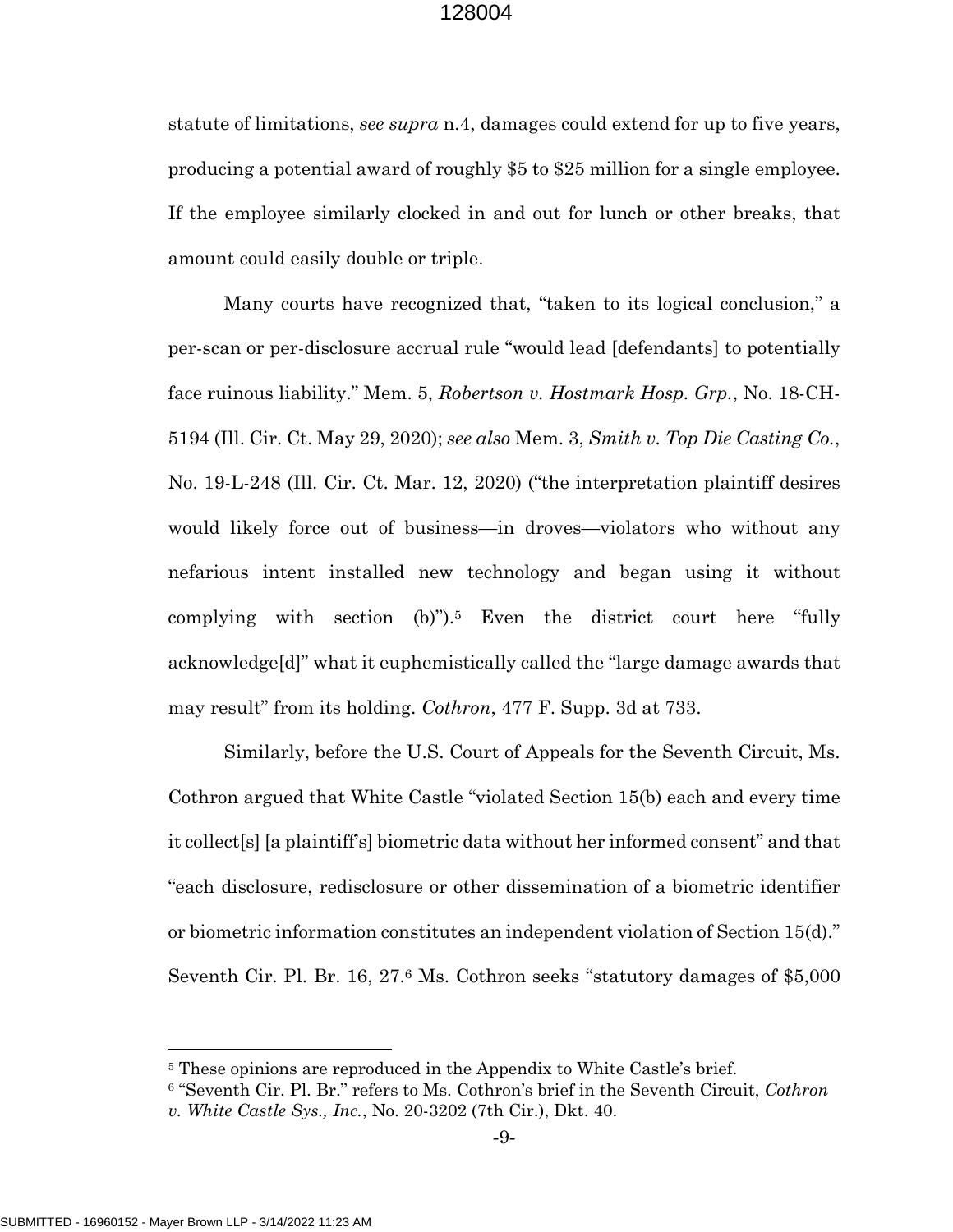for *each* reckless and/or intentional violation of BIPA . . . or, in the alternative, statutory damages of \$1,000 for *each* negligent violation of BIPA." SAC, Prayer for Relief. One of the inescapable consequences of her accrual rule, therefore, is that a defendant can be held liable for hundreds or thousands of "independent violations" with respect to a single individual's biometric information.

Likely recognizing the adverse consequences of that reality for her construction of the statute, Ms. Cothron told the Seventh Circuit that it should not "speculat[e], in the abstract, how Cothron's damages might play out under each party's competing interpretation." Seventh Cir. Pl. Br. 35. That is wrong as a matter of law and common sense.

<span id="page-16-3"></span><span id="page-16-2"></span><span id="page-16-1"></span><span id="page-16-0"></span>One of the "fundamental principles of statutory construction is to view all provisions of an enactment as a whole." *Mich. Ave. Nat'l Bank v. Cnty. of Cook*, 191 Ill. 2d 493, 504 (2000). As this Court recently reiterated, "[w]hen construing statutory language, we view [a] statute in its entirety, construing words and phrases in light of other relevant statutory provisions and not in isolation," and considering "the reason for the law, the problems sought to be remedied, the purposes to be achieved, and the consequences of construing the statute one way or another." *McDonald v. Symphony Bronzeville Park, LLC*, 2022 IL 126511, ¶ 18 (quoting *Eighner v. Tiernan*, 2021 IL 12601, ¶ 18 and citing *Hubble v. Bi-State Dev. Agency of the Ill.-Mo. Metro. Dist.*, 238 Ill. 2d 262, 268 (2010)). It is therefore not only appropriate, but necessary for this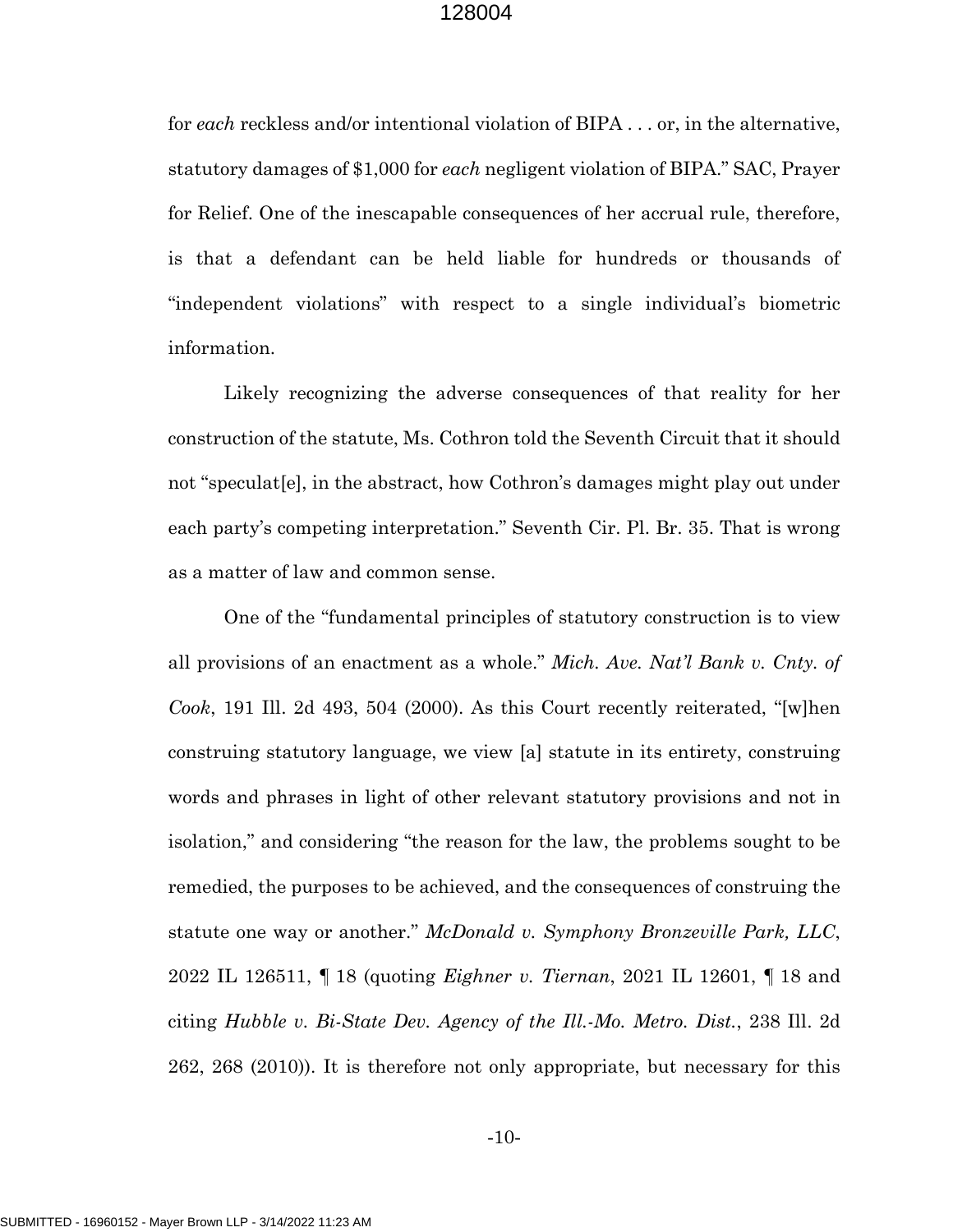<span id="page-17-0"></span>Court to apply "deductive reasoning based on the language and purposes of the law and the consequences of a contrary construction." *Nelson v. Artley*, 40 N.E.3d 27, 35-36 (Ill. 2015).

<span id="page-17-1"></span>The same flaw infected the Appellate Court's recent conclusion that BIPA "applies to each and every capture and use of plaintiff's fingerprint or hand scan." *Watson v. Legacy Healthcare Fin. Servs., LLC*, 2021 IL App (1st) 210279, ¶ 46. *Watson* expressly refused to "decide at this time whether each scan was a new and separate violation or a continuing violation" for purposes of damages. *Id*. ¶ 66. By bifurcating the inquiry, that court ignored this Court's instructions that a statute must be interpreted holistically and with regard for the consequences of a particular interpretation.

<span id="page-17-4"></span><span id="page-17-3"></span><span id="page-17-2"></span>Moreover, speculation is not required to recognize the inevitable consequences of Ms. Cothron's construction: draconian liquidated damages liability. A great majority of BIPA cases involve claims that the defendant routinely collected (and often disclosed to a third party) the same information multiple times—whether in the employment context to verify employees' hours or regulate employee access each day, as here; or in consumers' use of technology that stores and categorizes photographs or similar data. *See, e.g.*, *Stauffer v. Innovative Heights Fairview Heights, LLC*, 480 F. Supp. 3d 888, 894 & n.1 (Aug. 19, 2020 S.D. Ill.); *Peatry v. Bimbo Bakeries USA, Inc.*, 2020 WL 919202, at \*1-2 (N.D. Ill. Feb. 26, 2020) (same); *Tims v. Black Horse Carriers*, 2021 IL App (1st) 200563, ¶ 10 (same). The complaints in these cases typically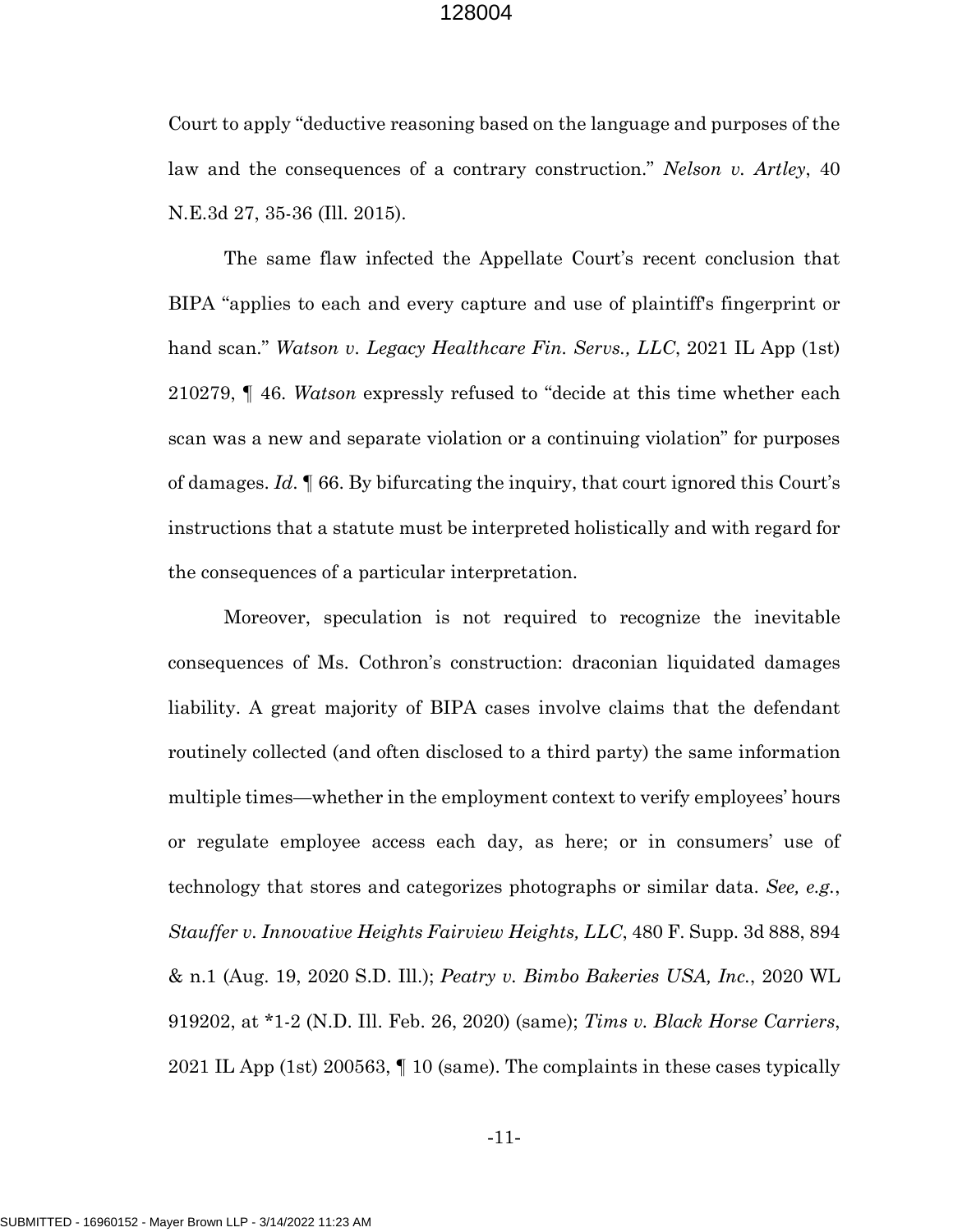allege hundreds of putative class members who worked for the defendant or used their services during the class period.[7](#page-18-3) Under Ms. Cothron's approach, case after case necessarily involves huge numbers of "violations," resulting in gigantic liquidated damages claims in the many millions of dollars, such as the claims asserted here.

For these reasons, this Court—in determining the proper construction of the statutory term "violation"—must take account of the dramatically different scale of liquidated damages awards that will result from the parties' differing interpretations of the statute.

# <span id="page-18-0"></span>**II. A "Per-Scan" Accrual Rule Is Inconsistent With BIPA's Text And Longstanding Principles Of Statutory Interpretation.**

Applying settled rules of statutory construction to BIPA's text compels the rejection of the district court's accrual rule and requires that the statute be interpreted to create a single claim for collection or disclosure of a given individual's biometric information, not multiple claims for each collection of the same information or disclosure of the same information to the same party.

# <span id="page-18-1"></span>**A. BIPA's Text Indicates That Collection And Disclosure Claims Accrue Once When They Involve The Same Information.**

Two elements of BIPA's text make clear that the legislature did not view repeated collections or disclosures of the same information as independent violations of the statute.

<span id="page-18-3"></span><span id="page-18-2"></span><sup>7</sup> *See, e.g.*, Second Amended Class Action Complaint ¶88, *Stauffer v. Innovative Heights Fairview Heights, LLC*, No. 20-cv-46 (S.D. Ill.), Dkt. 98 ("on information and belief the total number of members in the Class is, at a minimum, in the hundreds").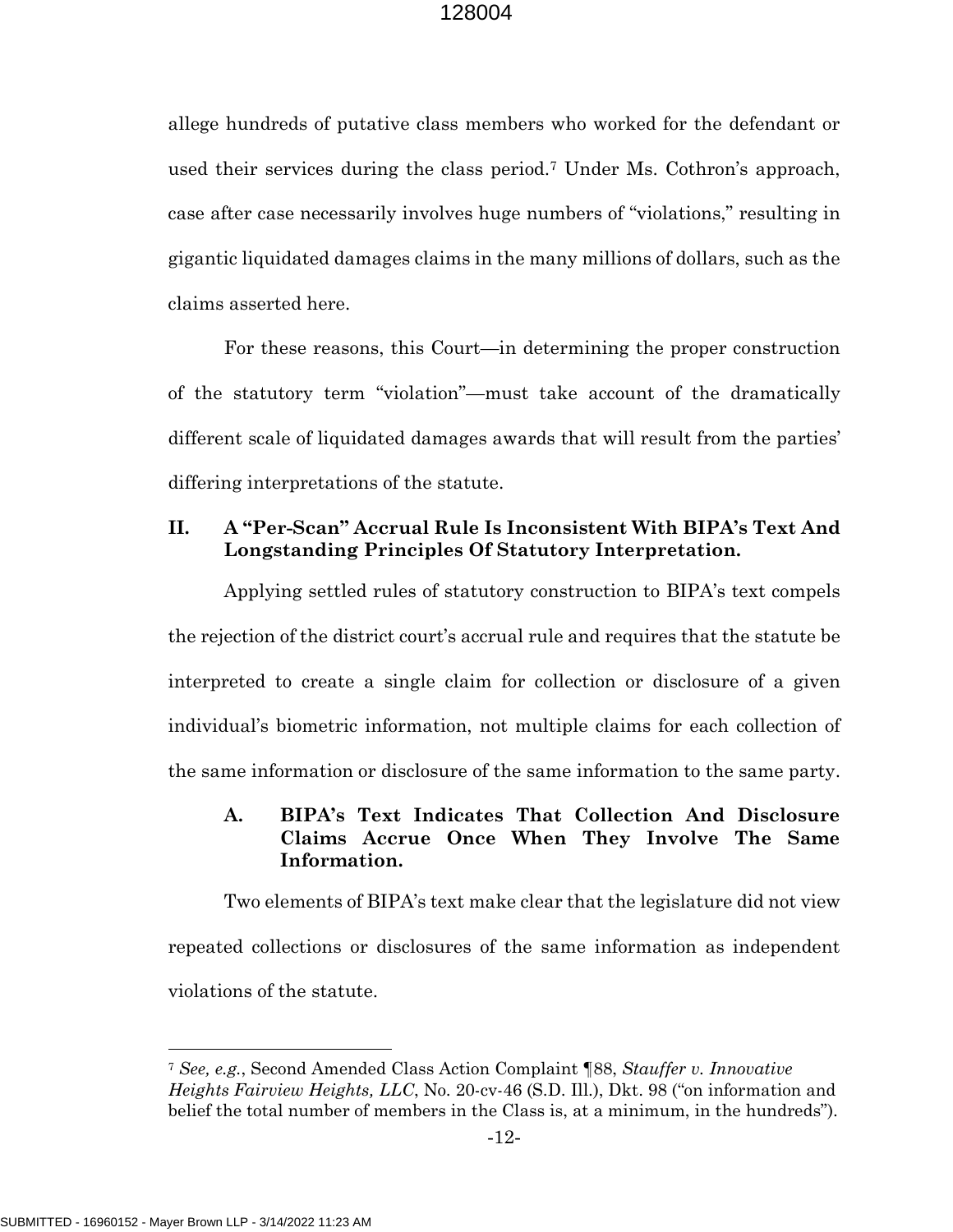<span id="page-19-2"></span><span id="page-19-1"></span><span id="page-19-0"></span>First, when the legislature wants continuing conduct to trigger repeated, separate statutory violations, it includes text expressly specifying that result. *See, e.g*., 820 ILCS 325/5-20 ("Each day that a violation continues constitutes a separate violation."); 30 ILCS  $570/7.15(a)(2)$  ("Each violation of this Act for each worker and for each day the violation continues constitutes a separate and distinct violation."); 815 ILCS 511/10(c) ("The injured person... may elect, in lieu of recovery of actual damages, to recover the lesser of \$10 for each and every unsolicited electronic mail advertisement transmitted in violation of this Section, or \$25,000 per day.").

The legislature included no such language in BIPA, confirming that it did not intend each additional scan or disclosure of the same biometric data to constitute a separate violation.

Second, under Ms. Cothron's logic, a defendant who intentionally sells biometric data to a third party would be liable for only \$5,000 in liquidated damages, while a defendant who merely discloses the same data to a third party on an ongoing basis would have "violated" the statute hundreds or thousands of times over. There is no logical reason to penalize companies that simply collect and disclose the very same biometric data far more severely than companies that sell the data outright.

<span id="page-19-3"></span>Indeed, legislative history demonstrates that the potential sale of biometric data collected by Pay by Touch was the "primary impetus" behind BIPA's passage. *Sekura v. Krishna Schaumburg Tan, Inc.*, 2018 IL App (1st)

-13-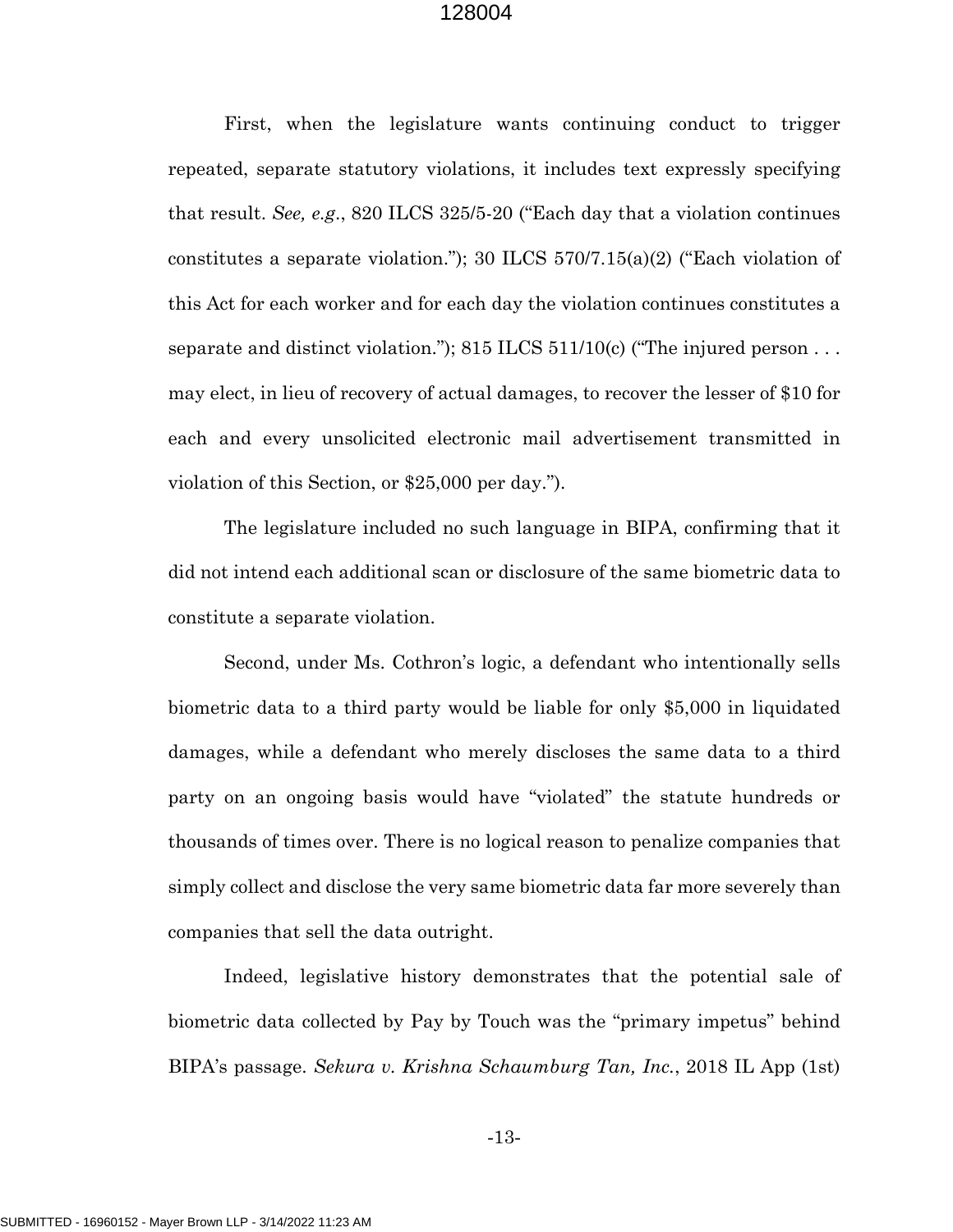<span id="page-20-1"></span>180175, ¶¶ 63-64; *see also* 95 Ill. Gen. Assemb., House Proceedings, May 30, 2008, at 249 (statement of Rep. Ryg: "The California Bankruptcy Court recently approved the sale of their Pay By Touch database. So, we are in very serious need of protections for the citizens of Illinois when it comes to biometric information.").

The legislature was concerned that the purchaser of such data could use it in a manner not contemplated by consumers and could sell it to other entities. Given the legislature's focus on the risk posed by sales of data, it would be particularly bizarre if the sale of data was routinely subject to vastly smaller liquidated damages than collection or disclosure.

# <span id="page-20-2"></span><span id="page-20-0"></span>**B. The Legislature's Use Of the Term "Liquidated Damages" Precludes Interpreting The Statute To Authorize Draconian Levels Of Damages.**

 Recognizing a separate violation based on each scan or disclosure of the same biometric data is also inconsistent with the legislature's creation of a right to recover "liquidated damages." 740 ILCS 14/20.

<span id="page-20-3"></span>When the legislature uses a term that "has a settled legal meaning," courts "will normally infer that the legislature intended to incorporate the established meaning." *People v. Young*, 960 N.E.2d 559, 562 (Ill. 2011). Under Illinois law, liquidated damages have long been understood to refer to a *reasonable* estimate of harm—one that "bear[s] some relation to the damages that might occur." *Smart Oil, LLC v. DW Mazel, LLC*, 970 F.3d 856, 863 (7th Cir. 2020); *see also Grossinger Motorcorp, Inc. v. Am. Nat'l Bank & Tr. Co.*, 240 Ill. App. 3d 737 (1st Dist. 1992).

<span id="page-20-5"></span><span id="page-20-4"></span>-14-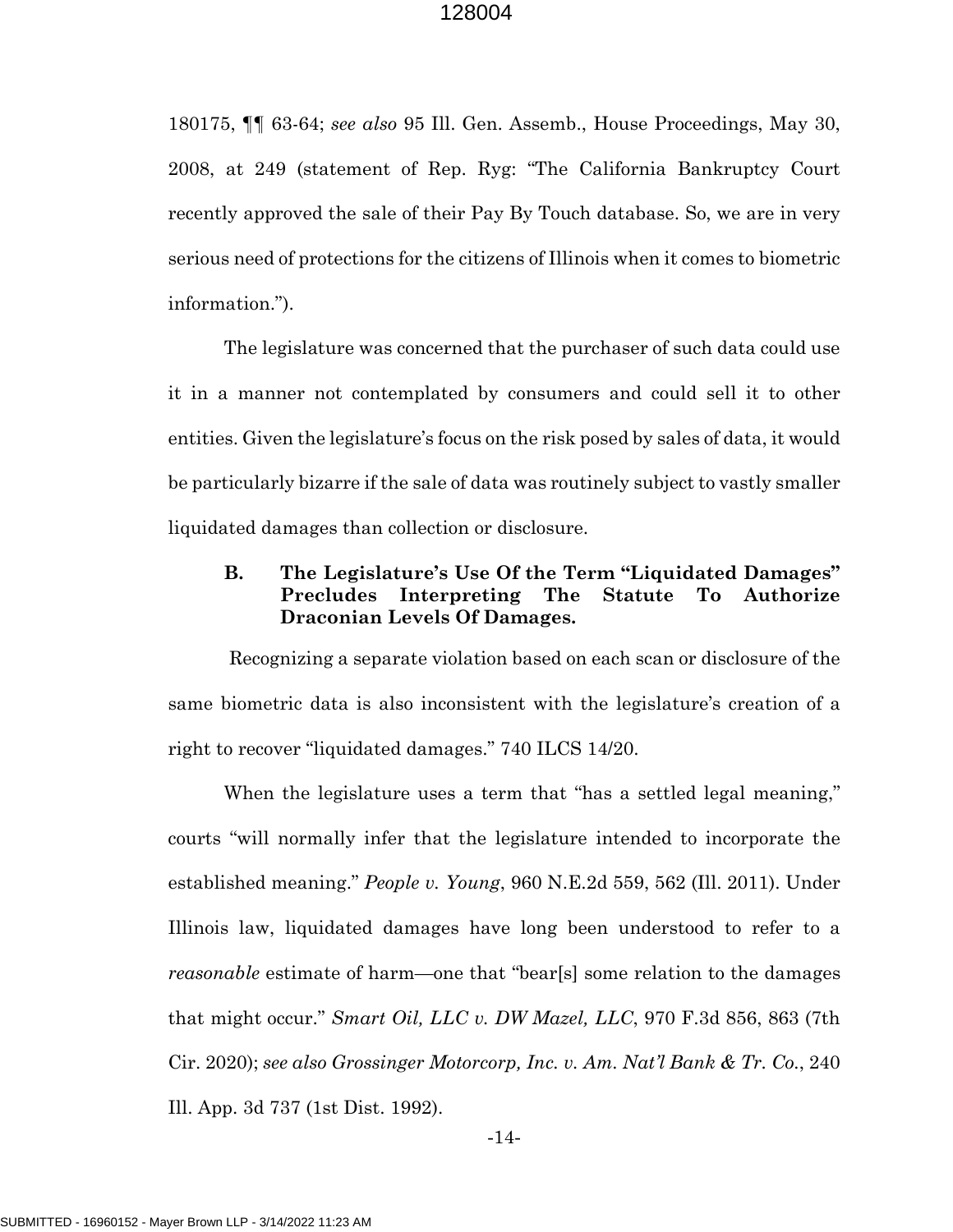<span id="page-21-0"></span>In *Rosenbach*, this Court stated that "when a private entity fails to adhere to the statutory procedures, . . . 'the right of the individual to maintain [his or] her biometric privacy vanishes into thin air.'" 2019 IL 123186, ¶ 34. But under Ms. Cothron's rule, new claims (and new damages) continue to accrue long after biometric privacy has vanished. Requiring a defendant to pay up to \$5,000 each time it collects an individual's fingerprint is not a reasonable estimate of damages. It is a draconian penalty.

<span id="page-21-1"></span>As described above, moreover, the total damages under such a theory can quickly reach absurd levels—producing potential liquidated damages for a single individual of \$1 million or more. When a liquidated sum is "far in excess of the probable damage on breach, it is almost certainly a penalty." Damages, Black's Law Dictionary (11th ed. 2019); *cf. also Rosenbach*, 2019 IL 123186129, ¶ 32 (considering Black's Law Dictionary definition of "aggrieved" in interpreting BIPA). Because the legislature authorized awards of "liquidated damages" and not "penalties," the Court should interpret the statute in accordance with the meaning of that statutory term.[8](#page-21-5)

<span id="page-21-5"></span><span id="page-21-4"></span><span id="page-21-3"></span><span id="page-21-2"></span><sup>8</sup> As the Seventh Circuit observed, some federal statutes—for example, the junk-fax ban in the Telephone Consumer Protection Act—provide for (much smaller) continuous damages. *Cothron v. White Castle System, Inc.*, 20 F.4th 1156, 1162 (7th Cir. 2021). But that potential analogy cannot help Ms. Cothron. This Court recently emphasized that "regulating telephone calls, faxes, and e-mails is fundamentally different from regulating the collection, use, storage, and retention of biometric identifiers and information." *W. Bend Mut. Ins. Co. v. Krishna Schaumburg Tan, Inc.*, 2021 IL 125978, ¶ 55. In addition, the Telephone Consumer Protection Act protects a privacy interest in seclusion—and therefore, unlike with BIPA, each successive unwanted fax or telephone call inflicts new harm. *Valley Forge Ins. Co. v. Swiderski Elecs., Inc.*, 223 Ill. 2d 352, 365-66 (2006).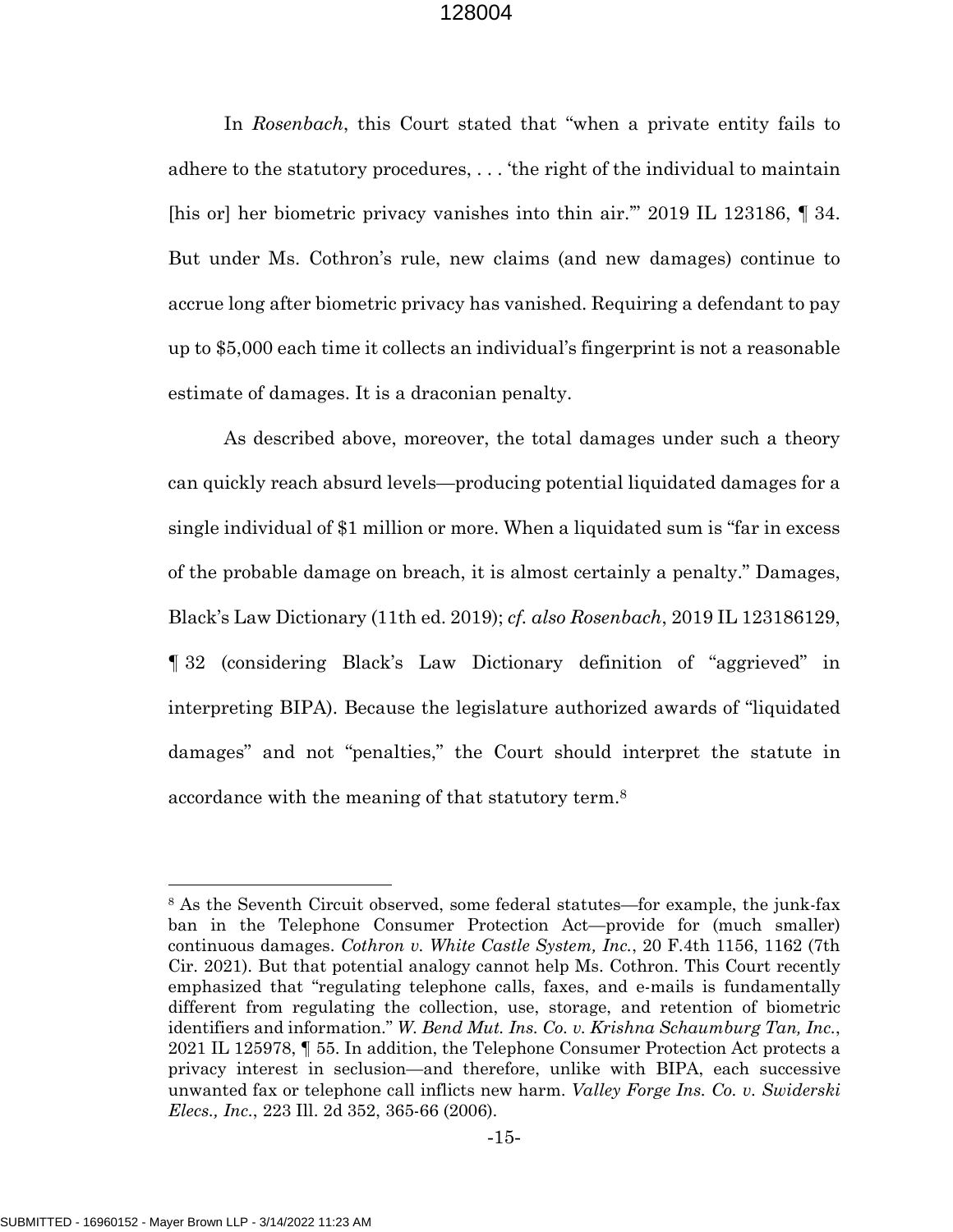<span id="page-22-2"></span><span id="page-22-1"></span>In addition, it is well-settled that courts should "presume[] that the General Assembly did not intend absurdity, inconvenience, or injustice in enacting legislation." *People v. Casler*, 2020 IL 125117, ¶ 24; *see also Dynak v. Bd. of Educ. of Wood Dale Sch. Dist. 7*, 2020 IL 125062, ¶ 16 (same). A reading of BIPA that would produce hundreds or even thousands of independent violations based on the same course of conduct—permitting potential liquidated damages of \$1 million or more for individual claims—is manifestly absurd.

<span id="page-22-3"></span><span id="page-22-0"></span>To be sure, the legislature intended BIPA to impose "substantial consequences" for noncompliance with the statute's requirements. *McDonald*, 2022 IL 126511, ¶ 48. BIPA therefore permits a plaintiff to recover up to \$5,000 for collection and \$5,000 for disclosure without any showing of actual injury. *Rosenbach*, 2019 IL 123186, ¶¶ 35-37. Particularly because these claims are brought as class actions—often in industries with high staff turnover—the consequences for noncompliance under a "per-scan" accrual rule can be very substantial indeed. A small business with just 50-100 employees could easily face a claim of \$50-\$250 million or more.

None of this Court's cases, however, suggest that BIPA's already generous liquidated damages awards—and allowance for any greater actual damages proved by a plaintiff—can or should be bolstered by an accrual rule that multiplies the statutory damages figure hundreds or even thousands of times when a defendant collects or discloses the same information. To the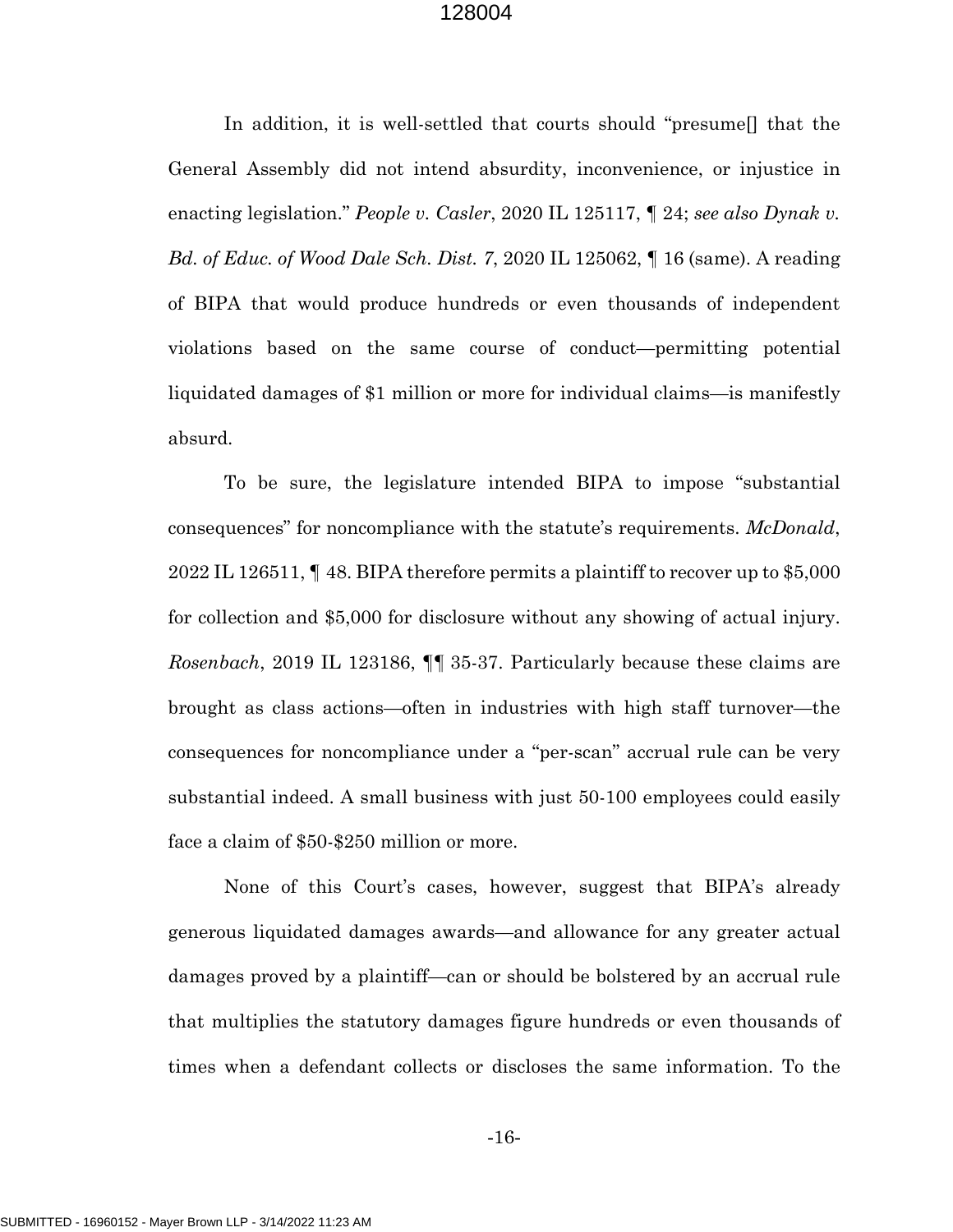<span id="page-23-1"></span>contrary, the decision to cap liquidated damages at \$5,000 shows that the legislature did *not* wish to expose companies to effectively unlimited liability. *See Nelson*, 40 N.E.3d at 35 (rejecting a reading of a statute that would subject certain companies to "unlimited liability" because there was "no clear reason why the legislature would have wanted" to do so).

## <span id="page-23-2"></span><span id="page-23-0"></span>**C. "Per-Scan" Accrual Would Raise Significant Constitutional Concerns.**

This Court has long recognized that "an interpretation under which the statute would be considered constitutional is preferable to one that would leave its constitutionality in doubt." *Braun v. Ret. Bd. of Fireman's Annuity & Benefit Fund of Chi.*, 108 Ill. 2d 119, 127 (1985). Because interpreting BIPA to treat each scan or disclosure of the same biometric data as an independent violation would raise significant constitutional concerns, the Court should reject that approach.

<span id="page-23-5"></span><span id="page-23-4"></span><span id="page-23-3"></span>It has long been established that "the Due Process Clause of the Fourteenth Amendment imposes substantive limits 'beyond which penalties may not go.'" *TXO Prod. Corp. v. Allied Res. Corp*., 509 U.S. 443, 453-54 (1993); *see also State Farm Mut. Auto. Ins. Co. v. Campbell*, 538 U.S. 408, 416-17 (2003) ("[t]he Due Process Clause of the Fourteenth Amendment prohibits the imposition of grossly excessive or arbitrary punishments on a tortfeasor"); *St. Louis, I.M. & S. Ry. v. Williams*, 251 U.S. 63, 66–67 (1919) (statutory damages may violate due process where "the penalty prescribed is so severe and oppressive as to be wholly disproportioned to the offense and obviously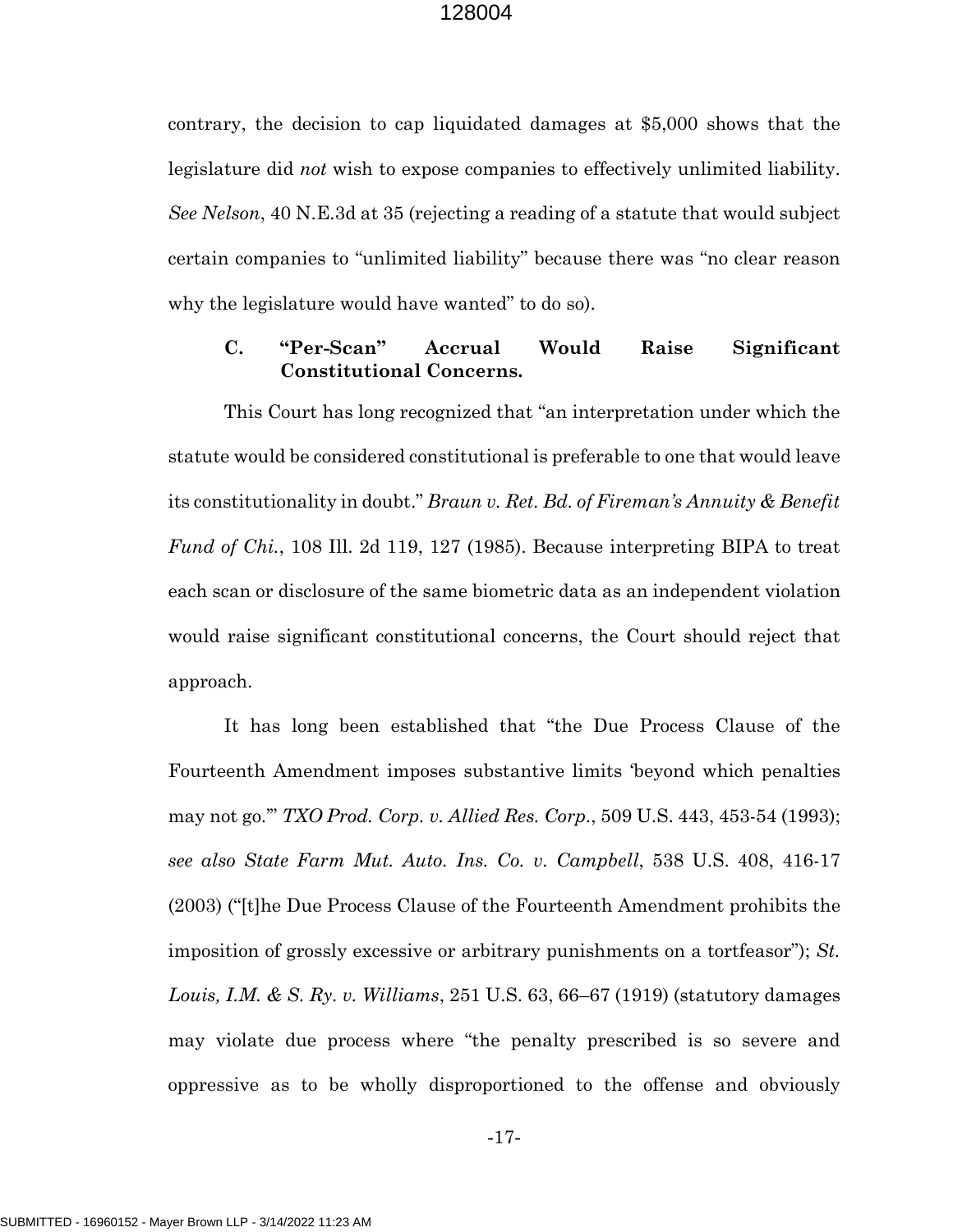<span id="page-24-1"></span><span id="page-24-0"></span>unreasonable"). Awarding millions of dollars to individual plaintiffs that have suffered little or no actual damages (and thus seek only liquidated damages) is grossly disproportionate to any legitimate compensatory or deterrent purpose. *Cf. Int'l Union of Operating Eng'rs, Local 150 v. Lowe Excavating Co.*, 225 Ill.2d 456, 490 (2006) (\$325,000 punitive damages award was grossly excessive where actual damages amounted to just \$4,680); *Parker v. Time Warner Ent. Co.*, 331 F.3d 13, 22 (2d Cir. 2003) (acknowledging "legitimate concern that the potential for a devastatingly large damages award, out of all reasonable proportion to the actual harm suffered by members of the plaintiff class, may raise due process issues").

<span id="page-24-2"></span>In *Watson*, the Appellate Court suggested that worries about excessive damages were premature because, under the Act, damages "are discretionary not mandatory." 2021 IL App (1st) 210279, ¶ 66 n.4. But as a practical matter, this does little to address the problem. BIPA provides no guardrails to structure the trial court's discretion and no guarantee that a defendant who rolls the dice will not face annihilative liability. And as explained below, the prospect of such liability will force companies to settle meritless claims before a court has a chance to exercise its discretion to limit damages.

In sum, BIPA's text and structure, its importation of liquidated damages principles, and the absurd and likely unconstitutional consequences of a "perscan" reading, all demonstrate that BIPA claims accrue only once, with the initial collection or disclosure of biometric data from or to a particular party.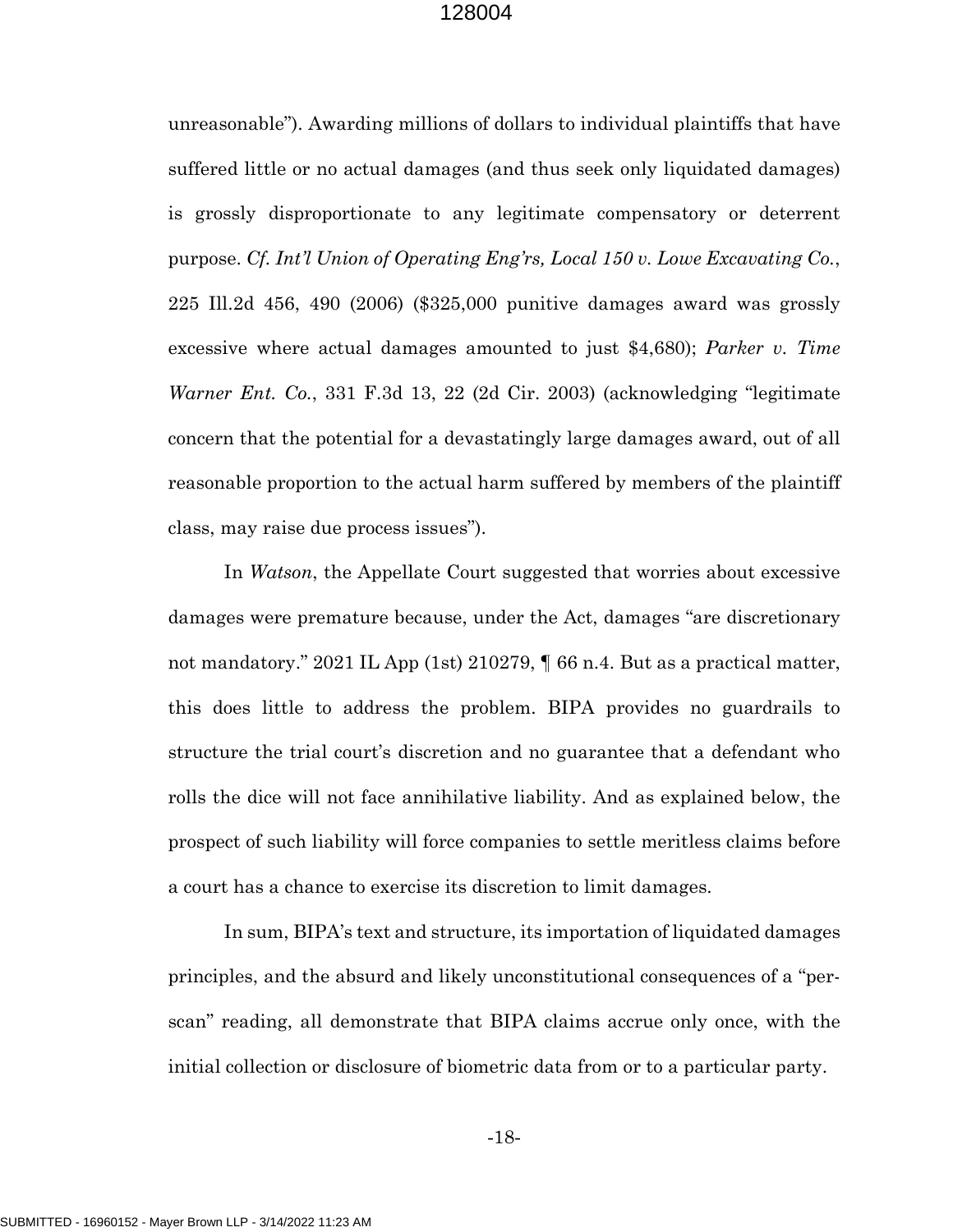# <span id="page-25-0"></span>**III. A "Per-Scan" or "Per-Disclosure" Accrual Rule Would Create A Wholly Unbalanced Cause Of Action.**

The accrual rule Ms. Cothron advocates is not only inconsistent with BIPA's text and purpose. It also would upset the careful balance the legislature struck in BIPA by, as one federal judge put it in a similar context, transforming "a shield for protecting consumer privacy into a sword for dismembering businesses." *Stillmock v. Weis Markets, Inc.*, 385 F. App'x 267, 275 n.\* (4th Cir. 2010) (Wilkinson, J., concurring).

<span id="page-25-2"></span><span id="page-25-1"></span>BIPA seeks to ensure that individuals have control over biometric data and confidence in biometric technology to *promote* the development and use of that technology in Illinois. As the statute itself recognizes, "[t]he use of biometrics is growing in [these] sectors" and "appears to promise streamlined financial transactions and security screenings." 740 ILCS 14/5(a). Because "many members of the public" were "deterred from partaking in biometric identifier-facilitated transactions," however, the legislature found that the public would "be served by regulating" this data under certain circumstances. 740 ILCS 14/5(e), (g).

<span id="page-25-3"></span>Simply put, BIPA seeks to regulate biometric technology, not to make such technology radioactive. The accrual rule advocated by Ms. Cothron plainly seeks a "different balance" than the one the legislature chose in BIPA, *McDonald*, 2022 IL 126511, ¶ 49, and therefore should be rejected.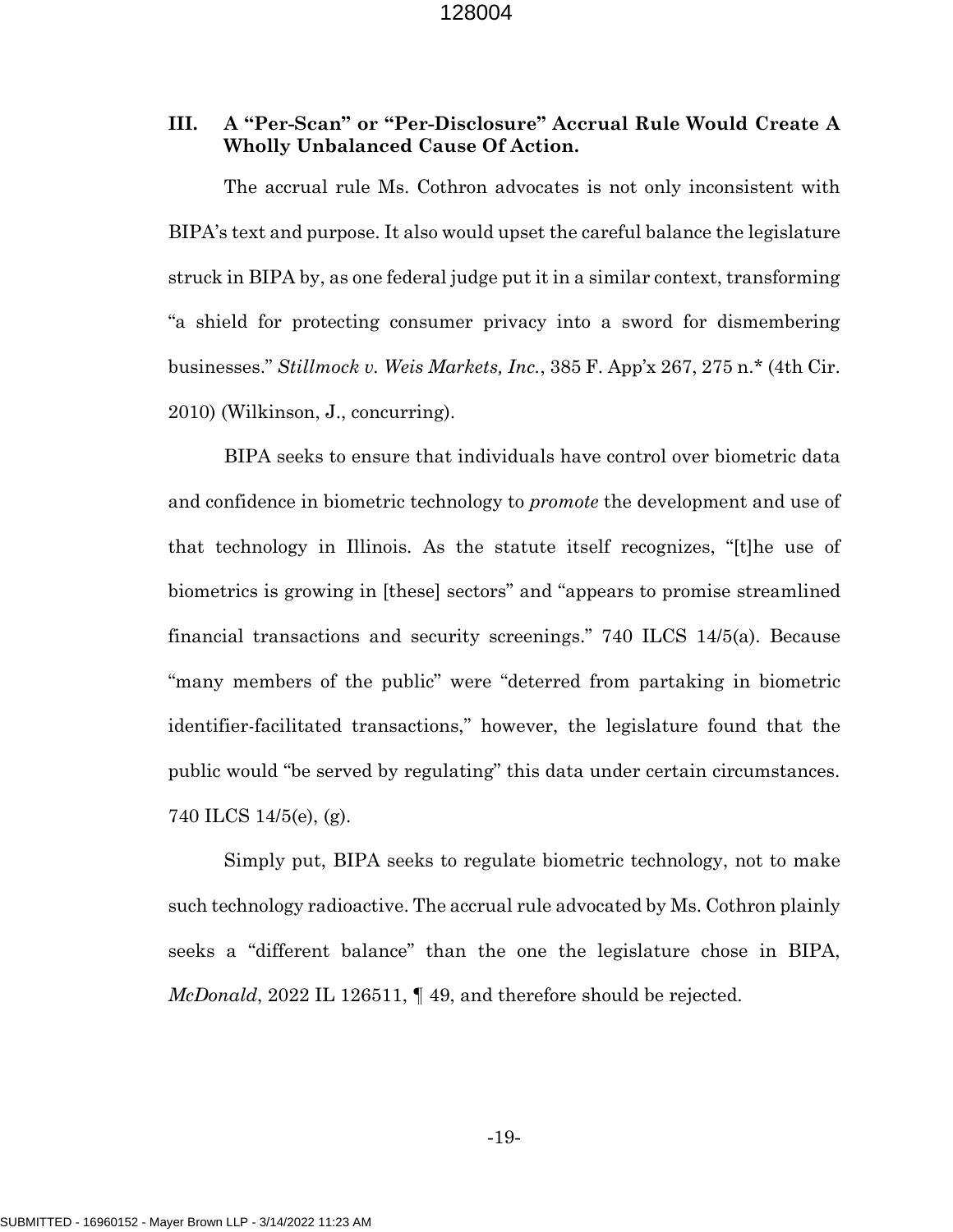## <span id="page-26-1"></span><span id="page-26-0"></span>**A. The District Court's Rule Will Inflict Significant Harm On Illinois Businesses And Encourage Unjustified Litigation.**

In the few years since *Rosenbach*, hundreds of BIPA cases have been filed against Illinois businesses and employers. In 2019, over 360 BIPA cases were filed in Illinois federal and state courts; over 230 more were filed in 2020; and 66 were filed in just the first quarter of 2021—roughly 660 cases in little more than two years. U.S. Chamber of Commerce, Institute for Legal Reform, *A Bad Match: Illinois and the Biometric Information Privacy Act* 5 (Oct. 2021).

<span id="page-26-5"></span><span id="page-26-4"></span><span id="page-26-3"></span><span id="page-26-2"></span>"While the technology giants have been sued for allegedly violating BIPA, so too have countless other companies . . . from locker rental companies to tanning salons." Charles N. Insler, *Understanding the Biometric Information Privacy Act Litigation Explosion*, 106 Ill. B.J. 34, 35 (2018). Indeed, small businesses increasingly are targeted by BIPA suits. For example, a plaintiff filed a lawsuit against a family-run company in South Holland, Illinois with just 65 employees. *Kirby v. Gurtler Chems., Inc.*, Case No. 2019- CH-09395 (Ill. Cir. Ct., Cook Cnty. filed Aug. 14, 2019). Six days later, the same law firm brought a nearly identical complaint against a heating and air conditioning company. *Truss v. Four Seasons Heating & Air Conditioning, Inc.*, Case No. 2019-CH-09633 (Ill. Cir. Ct., Cook Cnty. filed Aug. 20, 2019). A search of the Courthouse News database shows hundreds of new BIPA cases filed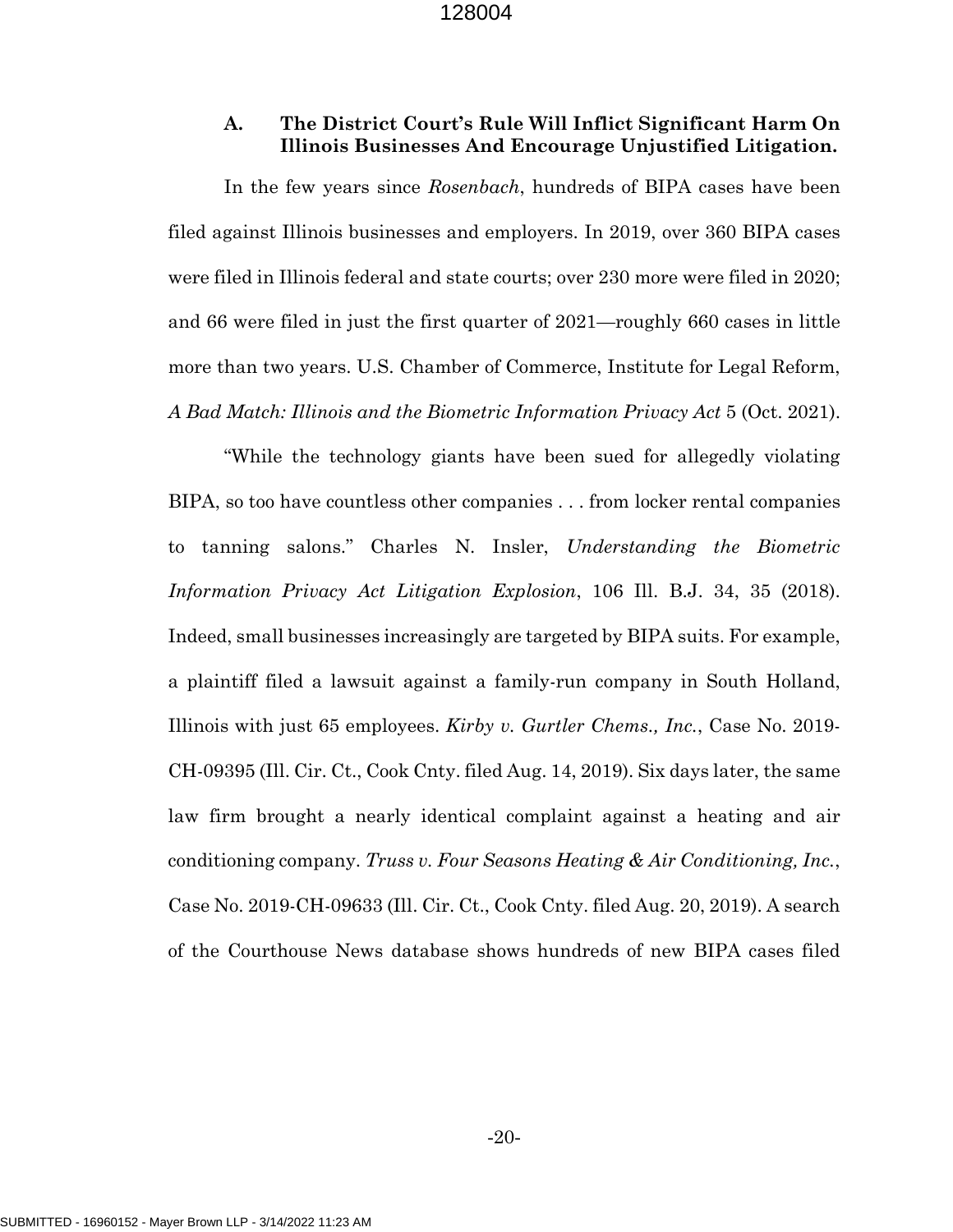against grocery stores, electrical services firms, powder finishing companies, restaurants, and other small and medium sized companies.[9](#page-27-7)

<span id="page-27-4"></span>Plaintiffs have also targeted multiple companies for the same purported privacy harm. In one recent case, for example, the technology vendor (Kronos) reportedly settled BIPA claims for \$15 million even though plaintiffs' counsel were also suing the employers that used Kronos's timekeeping technology. *See*  Jonathan Bilyk, *Timeclock vendor Kronos agrees to pay \$15M to end fingerprint scan class action; Lawyers to get \$5M*, Cook County Record (Feb. 11, 2022), https://tinyurl.com/4v86cetk.

<span id="page-27-6"></span><span id="page-27-5"></span>For smaller companies, the multiplier effects of the district court's accrual rule would be devastating. A company with 100 employees could easily face claims of tens of millions of dollars under the per-scan and per-disclosure approach. *E.g.*, *Jones v. CBC Rest. Corp.*, No. 19-cv-6736 (N.D. Ill. Oct. 22, 2020) (class of approximately 4,000 employees); *Fluker v. Glanbia Performance Nutrition, Inc*., No. 2017-CH-12993 (Ill. Cir. Ct., Cook Cnty. filed Aug. 20, 2020) (900+ employees).

Such huge claims are life-threatening for many companies, and will inevitably coerce unjustified settlements by companies of all sizes because, "[f]aced with even a small chance of a devastating loss, defendants will be

<span id="page-27-7"></span><span id="page-27-3"></span><span id="page-27-2"></span><span id="page-27-1"></span><span id="page-27-0"></span><sup>9</sup> *See, e.g.*, *Ramsey v. Lake Ventures LLC dba Fresh Thyme Market*, Case No. 2022-L-176 (Ill. Cir. Ct., DuPage Cnty. filed Feb. 18, 2022); *Chavez v. Julian Elec. Servs. & Eng'g Inc. dba Julian Electric*, Case No. 2022-CV-14 (Ill. Cir. Ct., Will Cnty. filed Jan. 31, 2022); *Navarro v. S&B Finishing Co., Inc.*, Case No. 2022-CH-581 (Ill. Cir. Ct., Cook Cnty. filed Jan. 24, 2022); *Williams v. Wings Over Englewood LLC*, Case No. 2022-CH-326 (Ill. Cir. Ct., Cook Cnty. filed Jan. 14, 2022).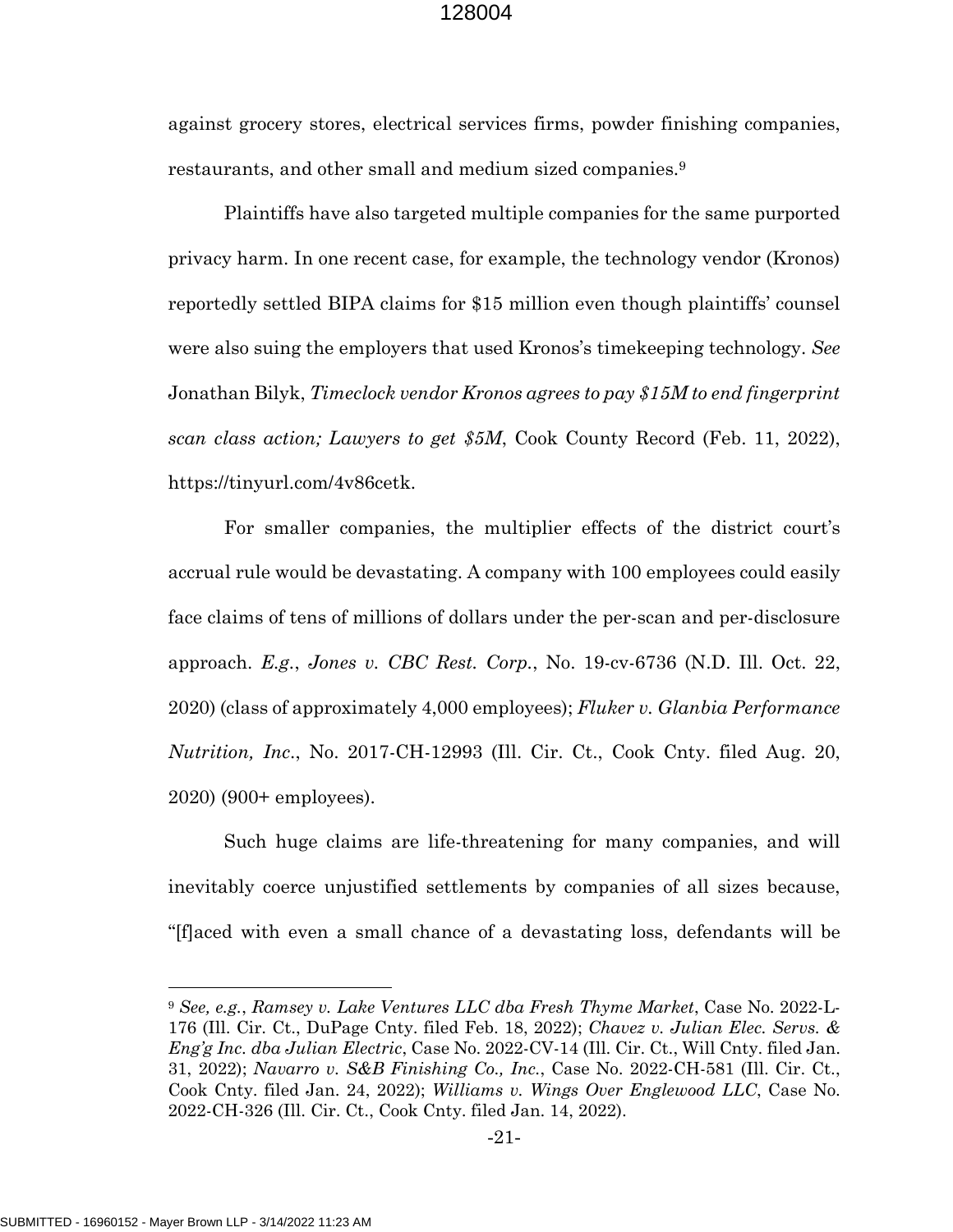<span id="page-28-2"></span><span id="page-28-1"></span><span id="page-28-0"></span>pressured into settling questionable claims." *AT&T Mobility LLC v. Concepcion*, 563 U.S. 333, 350 (2011); *see also Shady Grove Orthopedic Assocs., P.A. v. Allstate Ins. Co*., 559 U.S. 393, 445 n.3 (2010) (Ginsburg, J., dissenting) ("When representative plaintiffs seek statutory damages, [the] pressure to settle may be heightened because a class action poses the risk of massive liability unmoored to actual injury."); *In re Rhone–Poulenc Rorer Inc.*, 51 F.3d 1293, 1297-98 (7th Cir. 1995) ("Judge Friendly, who was not given to hyperbole, called settlements induced by a small probability of an immense judgment in a class action 'blackmail settlements.' Judicial concern about them is legitimate.") (citation omitted).

<span id="page-28-4"></span><span id="page-28-3"></span>These problems are especially acute in BIPA cases because unjustified BIPA claims are very difficult to defeat without expensive discovery. Even if the plaintiff signed a BIPA-compliant consent, for instance, fact questions may remain regarding the circumstances of the consent (*e.g*., whether it preceded the scan) and the treatment of the collected data (*e.g*., whether and how it was shared with a third party). Here, for example. Ms. Cothron did not plead details about the purportedly unlawful disclosure to third-parties, and the court held that this fact question could not be resolved without discovery and the attendant threat of gigantic damages. *Cothron*, 477 F. Supp. 3d at 732 n.7; *see also, e.g.*, *Roberson v. Maestro Consulting Servs. LLC*, 507 F. Supp. 3d 998, 1017-18 (S.D. Ill. 2020).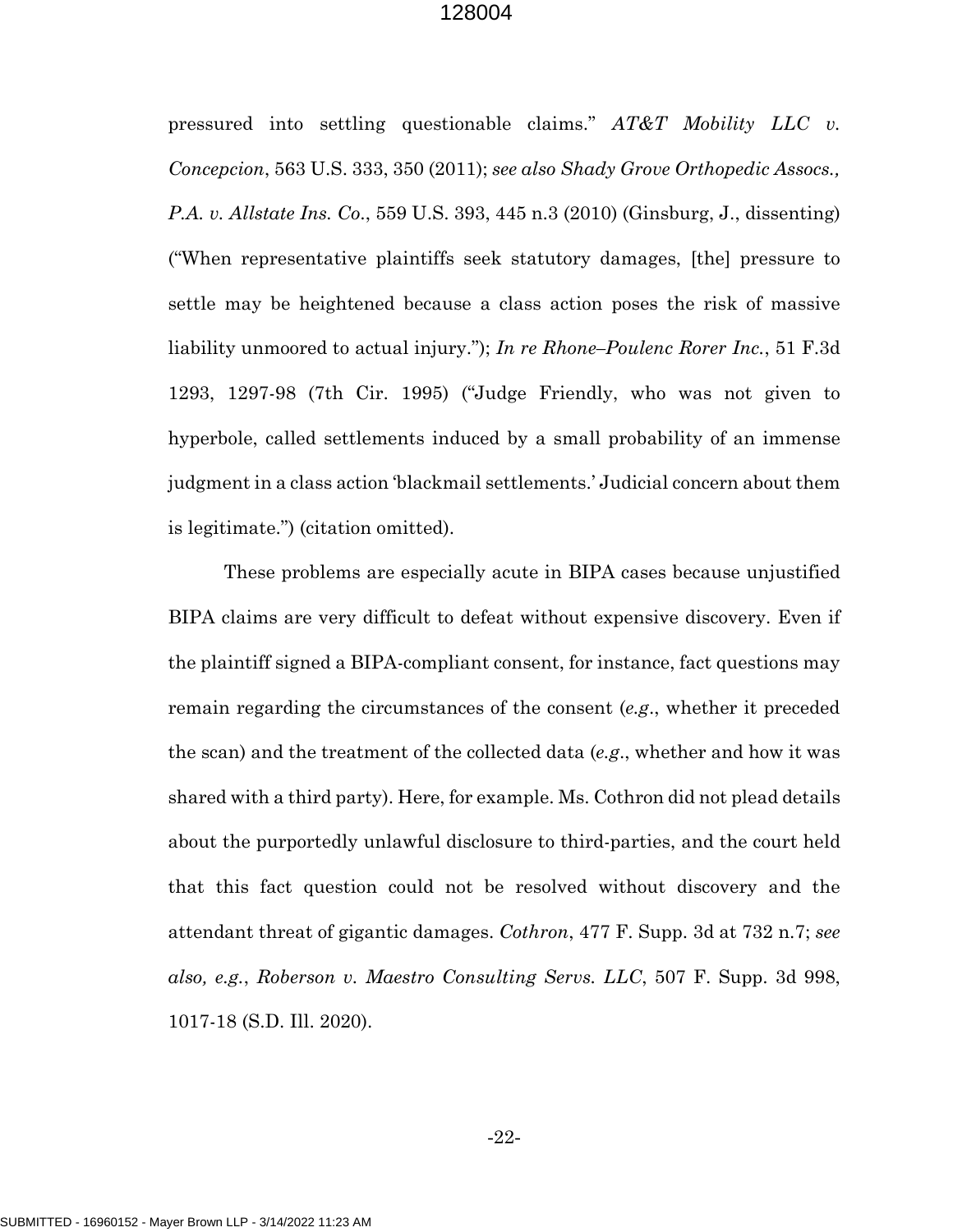As new technologies emerge, the discovery burdens associated with applying BIPA's requirements will become more substantial because a particular technology may only *appear* to capture biometric data—but expensive discovery would still likely be needed to establish that the technology does not do so. Thus, when the complaint alleges that a defendant is using biometric technology, the defendant rarely will be able to prevail on a motion to dismiss even if the technology does not implicate BIPA, because demonstrating whether given technologies meet the statutory criteria requires information outside the record or is perceived to raise "fact" disputes. *E.g.*, *In re Facebook Biometric Info. Priv. Litig.*, 185 F. Supp. 3d 1155, 1171-72 (N.D. Cal. 2016) ("as the facts develop, it may be that 'scan' and 'photograph' with respect to Facebook's practices take on technological dimensions that might affect the BIPA claims").

<span id="page-29-1"></span>The district court's accrual rule would thus usher in a regime where weak claims are easy to generate, difficult to defeat, and coercively ruinous to the defendant. That is not what the legislature envisioned in passing BIPA.

#### <span id="page-29-0"></span>**B. The District Court's Rule Creates Perverse Incentives.**

Ms. Cothron's proposed accrual rule also will give plaintiffs the unfair and unjustified ability to act unilaterally to multiply dramatically the size of their claims.

In the consumer-technology context, for example, plaintiffs allege that software that scans their or their friends' faces or voices constitutes the collection of biometric information covered by the statute. *E.g.*, *Hazlitt v. Apple* 

<span id="page-29-2"></span>-23-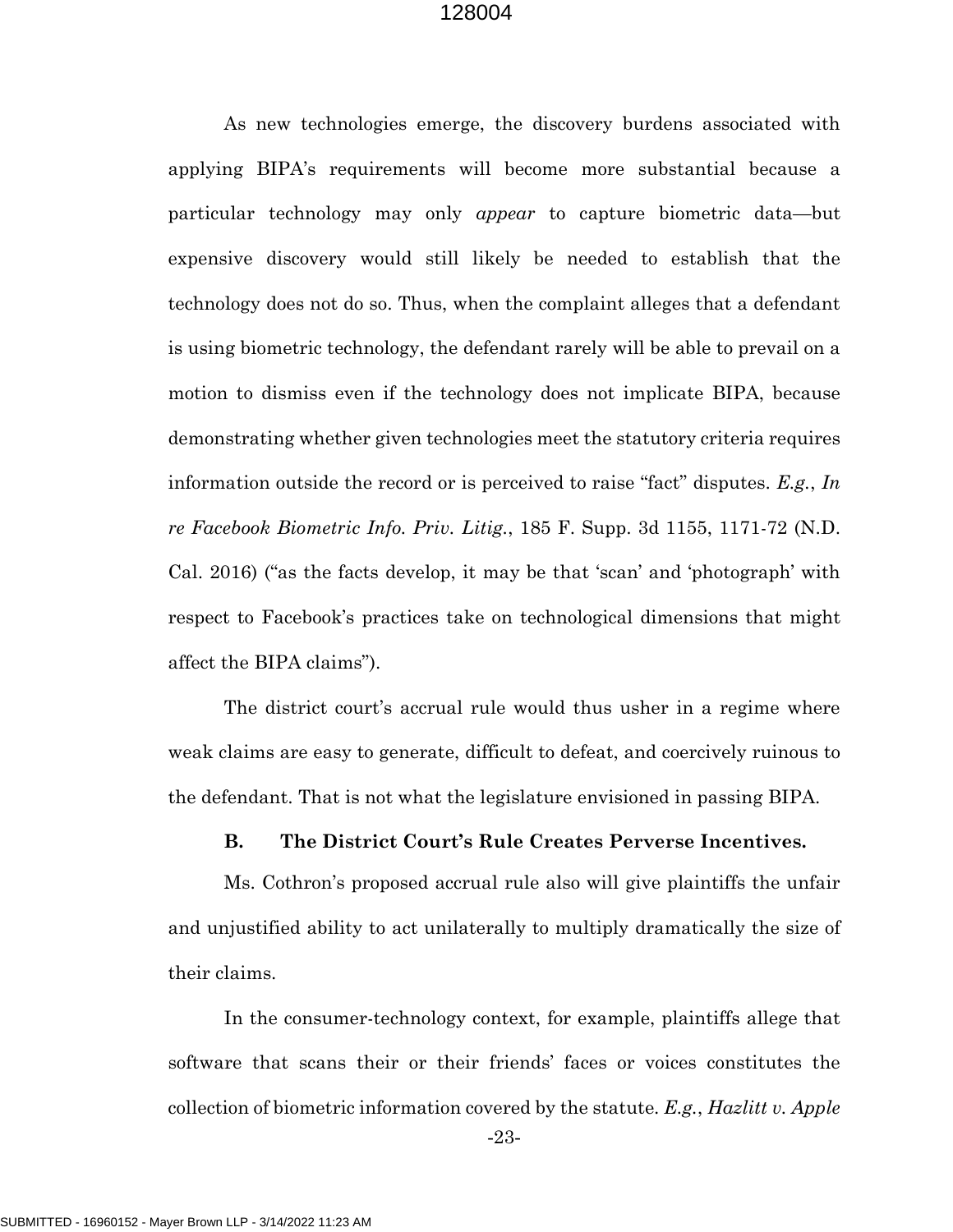*Inc.*, 500 F. Supp. 3d 738 (S.D. Ill. 2020). Individual consumers on any given day may upload hundreds of photographs and ask their digital assistants dozens of questions. Simply increasing the quantity of photographs uploaded or number of questions asked would increase the liquidated damages claim.

In the employer context, prospective plaintiffs could continue to use fingerprint scanners or other technology after becoming aware of their potential claims (perhaps multiple times a day) and rack up hundreds of separate violations to use as settlement leverage. The number of scans per individual—and thus the level of exposure under the district court's rule—can be nearly limitless.

<span id="page-30-0"></span>By enacting BIPA, moreover, the legislature plainly wanted to encourage businesses to take action to correct perceived inadequacies regarding "biometric identifier-facilitated transactions." 740 ILCS 14/5(e). Consistent with this purpose, a rule that a single claim accrues with the first unauthorized collection or disclosure encourages plaintiffs to bring suit promptly, so that any defects in a company's biometric policies can be remedied. Ms. Cothron's proposed rule, by contrast, encourages plaintiffs to delay bringing suit to increase the number of violations. Even if there is an argument that a plaintiff constructively consents by proceeding in this manner, proving such consent would raise evidentiary issues and require costly discovery, all while plaintiffs use the coercive settlement pressure produced by multiplying the number of violations.

-24-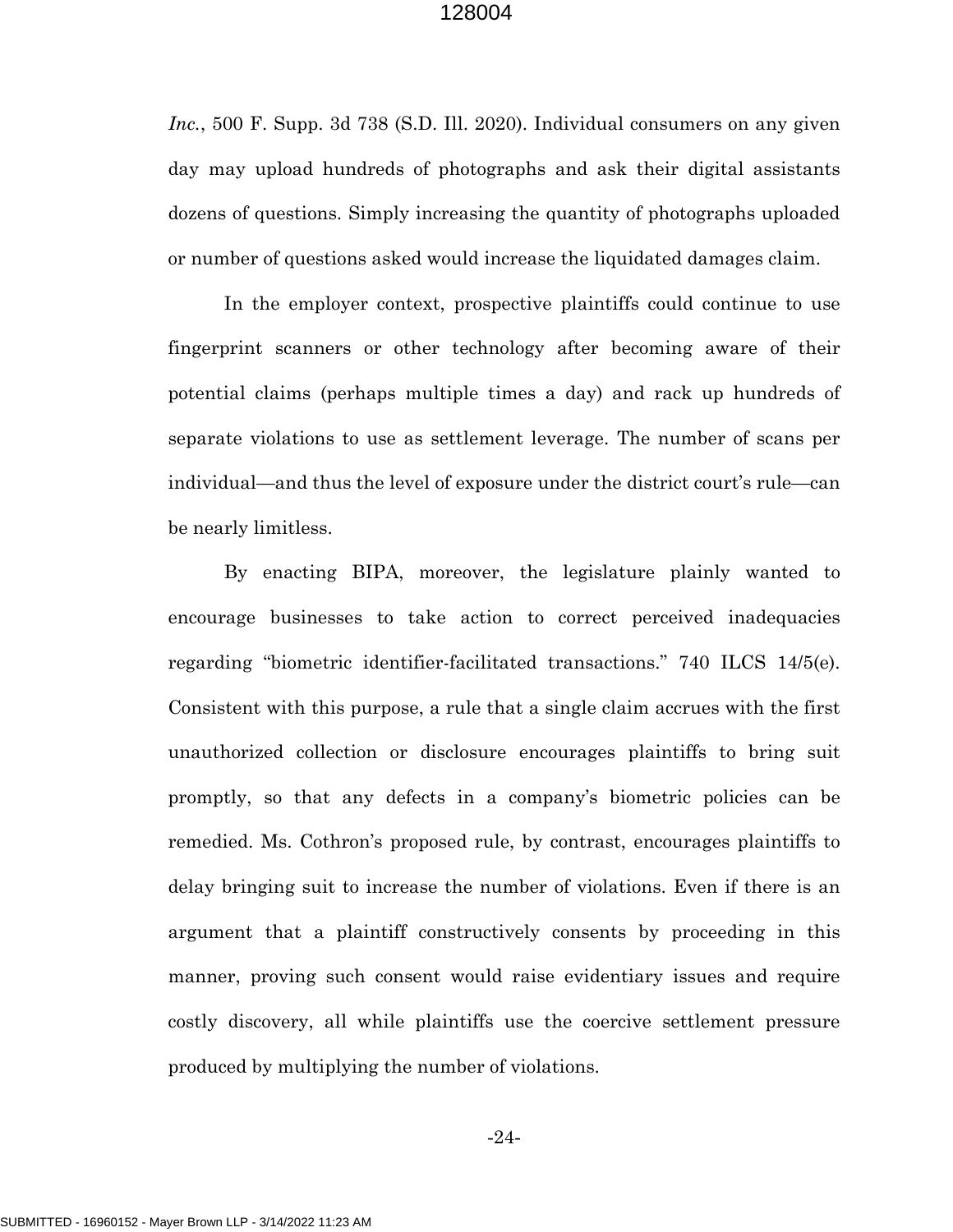<span id="page-31-1"></span>As one member of this Court recognized in *McDonald*, the opportunity for gamesmanship in these cases is significant and should be considered in interpreting and applying BIPA's provisions. 2022 IL 126511, ¶ 59 (Burke, J., concurring) ("This opportunity for gamesmanship in pleading highlights the incongruity of applying the Compensation Act's exclusivity provisions to Privacy Act claims that allege actual injuries but not to those that allege technical violations."). Other courts have recognized similar concerns when interpreting analogous statutes. *E.g.*, *Deutsche Bank Nat'l Tr. Co. v. Quicken Loans Inc*., 810 F.3d 861, 868 (2d Cir. 2015) (rejecting an interpretation that would "invite litigation gamesmanship"); *Stillmock*, 385 F. App'x at 275 n.\* (Wilkinson, J., concurring) ("The potential for such abuse counsels against the plaintiffs' preferred per-receipt interpretation.").

## <span id="page-31-3"></span><span id="page-31-2"></span><span id="page-31-0"></span>**C. The District Court's Rule Will Harm Consumers And Chill Innovation.**

Finally, the district court's interpretation will deter innovation and harm consumers and individuals, again contrary to the legislature's intent in passing BIPA.

<span id="page-31-4"></span>The legislature observed that biometric technology has important benefits, including the "promise" of "streamlined financial transactions and security screenings." 740 ILCS 14/5(a). But there are many other important applications. Using biometrics, security cameras can recognize strangers outside a home, fingerprint readers can prevent access to sensitive information, and facial recognition systems can help locate missing children

-25-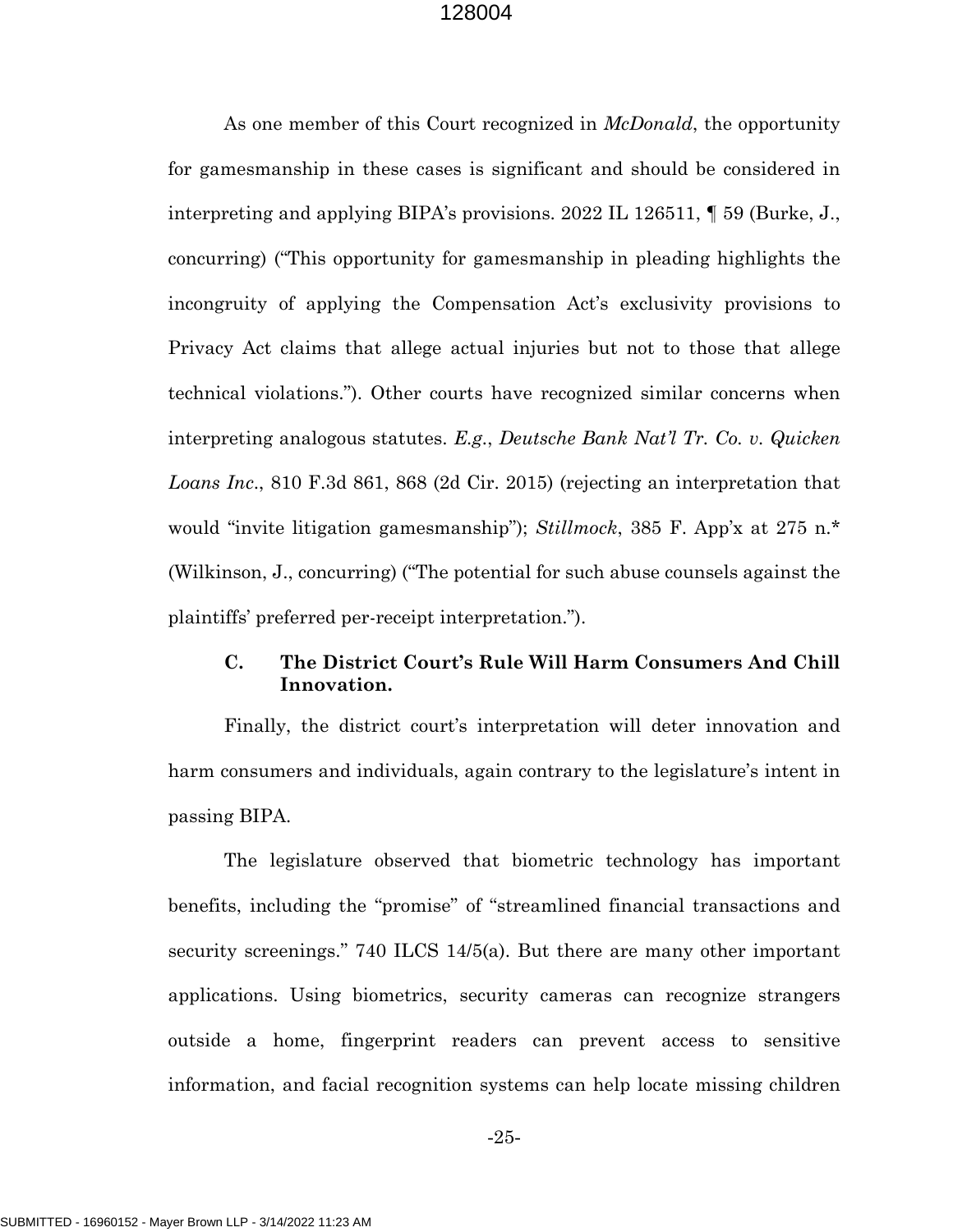<span id="page-32-0"></span>online. As a recent report detailed, biometric technologies soon may increase driver safety by identifying driver fatigue and promote school safety by identifying unauthorized individuals. *See* CBInsights, *9 Industries Biometrics Technology Could Transform* (Dec. 12, 2019), https://tinyurl.com/2s72zwjs.

<span id="page-32-1"></span>If BIPA is construed to impose draconian liability, far outstripping any actual harm, then companies will naturally be hesitant to develop these technologies or to deploy them in Illinois. *See, e.g.*, Jack Nicas, *Why Google's New App Won't Match Your Face to Art in Some States*, Wall St. J. (Jan. 18, 2018), https://on.wsj.com/3wjID1w.

The technology at issue in employer cases also has important benefits. For example, businesses use biometrics to keep timekeeping records that are more accurate than traditional time clocks and to prevent "buddy punching" (*i.e*., the process by which an employee punches in a coworker before they arrive for work, or punches out a coworker after they leave). Biometric technology can also benefit employees, for instance, by protecting the confidentiality of personal information such as the paystubs at issue in this case.

In short, biometric technologies can improve operations, lower costs, improve customer service, and help businesses run more smoothly, all of which benefits business, employees, and consumers. The legislature intended to regulate, not eliminate, these technologies in light of these benefits.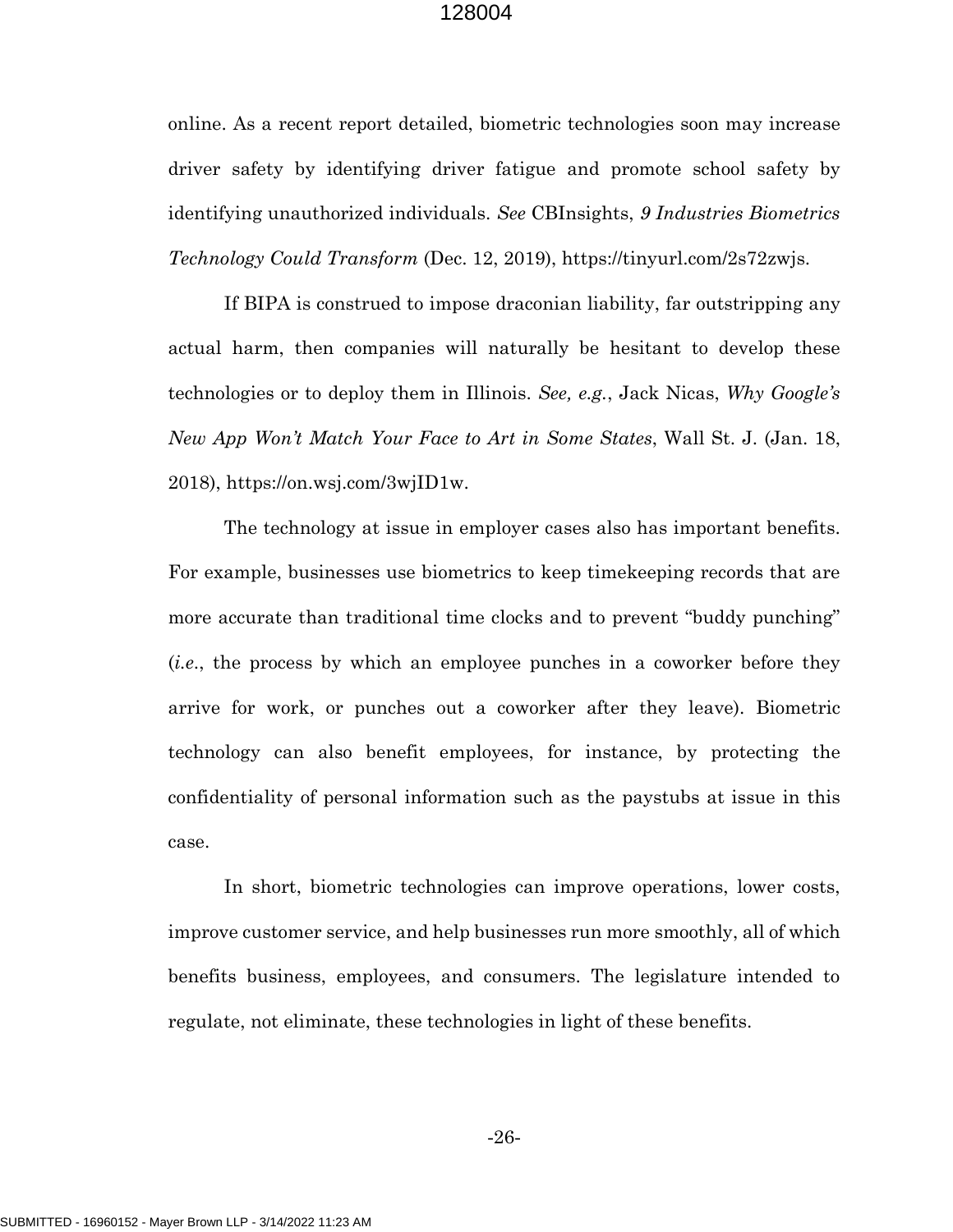## **CONCLUSION**

<span id="page-33-0"></span>For the reasons set forth above, the Court should hold that Section 15(b) and (d) claims accrue only the first time the biometric data is collected or disclosed without consent.

Dated: March 4, 2022 Respectfully submitted,

/s/ Michael A. Scodro Michael A. Scodro Jed W. Glickstein MAYER BROWN LLP 71 S. Wacker Dr. Chicago, Illinois 60606 (312) 782-0600 mscodro@mayerbrown.com jglickstein@mayerbrown.com

*Counsel for Amici Curiae*